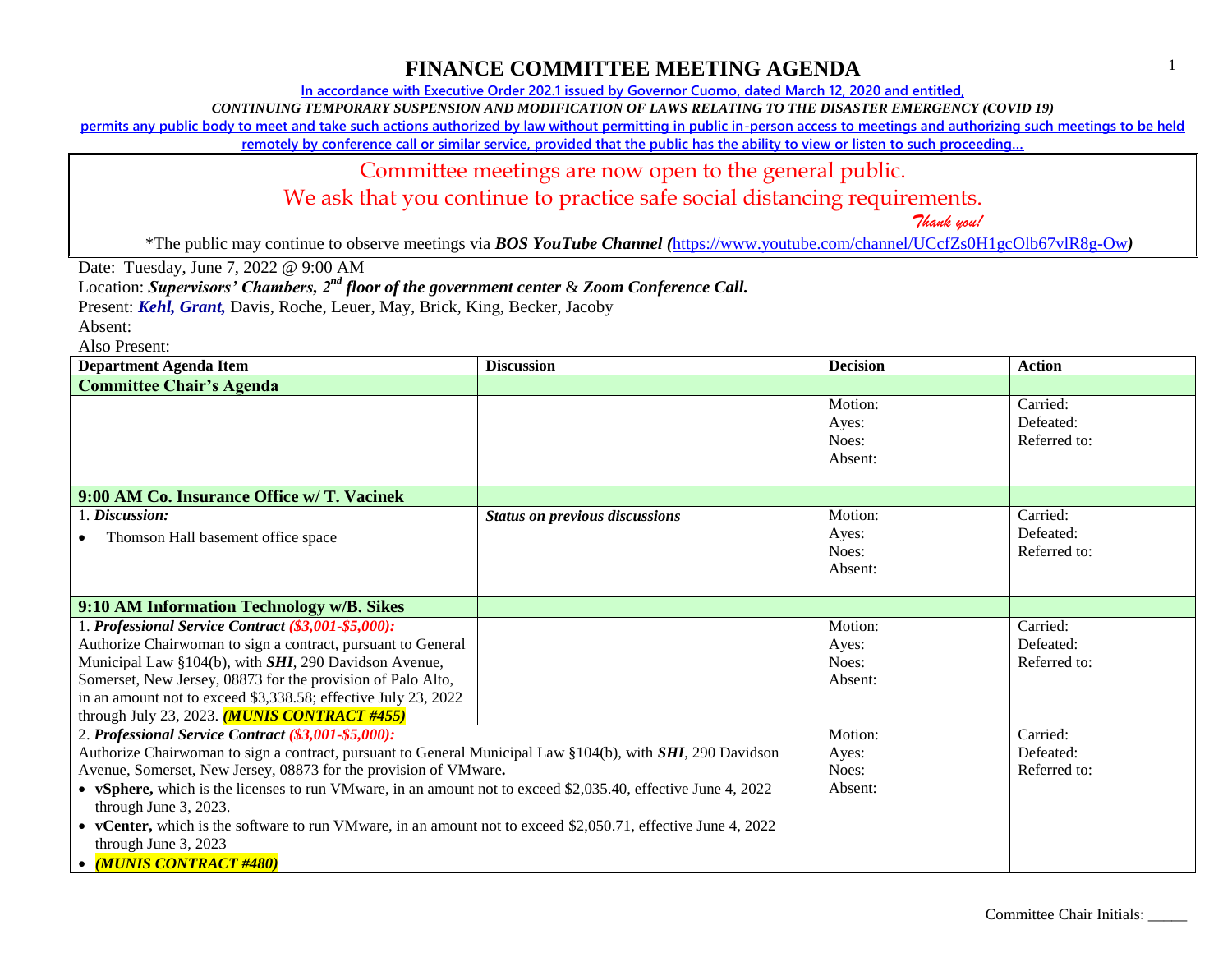**In accordance with Executive Order 202.1 issued by Governor Cuomo, dated March 12, 2020 and entitled,**

*CONTINUING TEMPORARY SUSPENSION AND MODIFICATION OF LAWS RELATING TO THE DISASTER EMERGENCY (COVID 19)*

**permits any public body to meet and take such actions authorized by law without permitting in public in-person access to meetings and authorizing such meetings to be held** 

**remotely by conference call or similar service, provided that the public has the ability to view or listen to such proceeding…**

#### Committee meetings are now open to the general public.

We ask that you continue to practice safe social distancing requirements.

 *Thank you!*

\*The public may continue to observe meetings via *BOS YouTube Channel (*<https://www.youtube.com/channel/UCcfZs0H1gcOlb67vlR8g-Ow>*)*

Date: Tuesday, June 7, 2022 @ 9:00 AM

Location: *Supervisors' Chambers, 2nd floor of the government center* & *Zoom Conference Call.*

Present: *Kehl, Grant,* Davis, Roche, Leuer, May, Brick, King, Becker, Jacoby

Absent:

| <b>Department Agenda Item</b>                                                                                                                                                                                                                                                                                             | <b>Discussion</b> | <b>Decision</b> | <b>Action</b> |
|---------------------------------------------------------------------------------------------------------------------------------------------------------------------------------------------------------------------------------------------------------------------------------------------------------------------------|-------------------|-----------------|---------------|
| 3. $FYI \sim Contract$ (\$3,000 and under):                                                                                                                                                                                                                                                                               |                   | Motion:         | Carried:      |
| • Linstar, Lawrence Bell Drive, Suite 16, Buffalo, NY 14221 for the provision of Galaxy Software Maintenance, in                                                                                                                                                                                                          |                   | Ayes:           | Defeated:     |
| an amount not to exceed \$110.00, effective June 1, 2022 through May 31, 2023.                                                                                                                                                                                                                                            |                   | Noes:           | Referred to:  |
| <b>(MUNIS CONTRACT #468)</b>                                                                                                                                                                                                                                                                                              |                   | Absent:         |               |
| SHI, 290 Davidson Avenue, Somerset, New Jersey, 08873 for the provision of Beyond Trust (Bomgar) Software                                                                                                                                                                                                                 |                   |                 |               |
| and Maintenance, in an amount not to exceed \$2,262.42, August 1, 2022 through July 31, 2023.                                                                                                                                                                                                                             |                   |                 |               |
| <b>MUNIS CONTRACT #467)</b>                                                                                                                                                                                                                                                                                               |                   |                 |               |
| SHI, 290 Davidson Avenue, Somerset, New Jersey, 08873 for the provision of Fortinet co-term renewal, in an                                                                                                                                                                                                                |                   |                 |               |
| amount not to exceed \$305.42, effective August 1, 2022 through July 31, 2023.                                                                                                                                                                                                                                            |                   |                 |               |
| (MUNIS CONTRACT #478)                                                                                                                                                                                                                                                                                                     |                   |                 |               |
| 4. <b>FYI</b> :                                                                                                                                                                                                                                                                                                           |                   | Motion:         | Carried:      |
| Spectrum                                                                                                                                                                                                                                                                                                                  |                   | Ayes:           | Defeated:     |
| <b>Spring IT Directors Conference</b>                                                                                                                                                                                                                                                                                     |                   | Noes:           | Referred to:  |
|                                                                                                                                                                                                                                                                                                                           |                   | Absent:         |               |
|                                                                                                                                                                                                                                                                                                                           |                   |                 |               |
| 5. Appropriation:                                                                                                                                                                                                                                                                                                         |                   | Motion:         | Carried:      |
| To: 011681.541111 Computers and Tech.<br>\$58,722.20                                                                                                                                                                                                                                                                      |                   | Ayes:           | Defeated:     |
| w/any funds available increased by same                                                                                                                                                                                                                                                                                   |                   | Noes:           | Referred to:  |
| <b>Reason:</b>                                                                                                                                                                                                                                                                                                            |                   | Absent:         |               |
|                                                                                                                                                                                                                                                                                                                           |                   |                 |               |
|                                                                                                                                                                                                                                                                                                                           |                   |                 |               |
|                                                                                                                                                                                                                                                                                                                           |                   |                 |               |
|                                                                                                                                                                                                                                                                                                                           |                   |                 |               |
|                                                                                                                                                                                                                                                                                                                           |                   |                 |               |
|                                                                                                                                                                                                                                                                                                                           |                   |                 |               |
|                                                                                                                                                                                                                                                                                                                           |                   |                 |               |
| • To cover equipment expenses for items that were purchased<br>in 2021 that were not received in 2021 due to supply<br>shortages. (\$31,459.13)<br>• To purchase two new laptops for new Sheriff cars, five of<br>them are already coming out of IT's budget. (\$6,509.40)<br>• To purchase a new server. $(\$14,680.25)$ |                   |                 |               |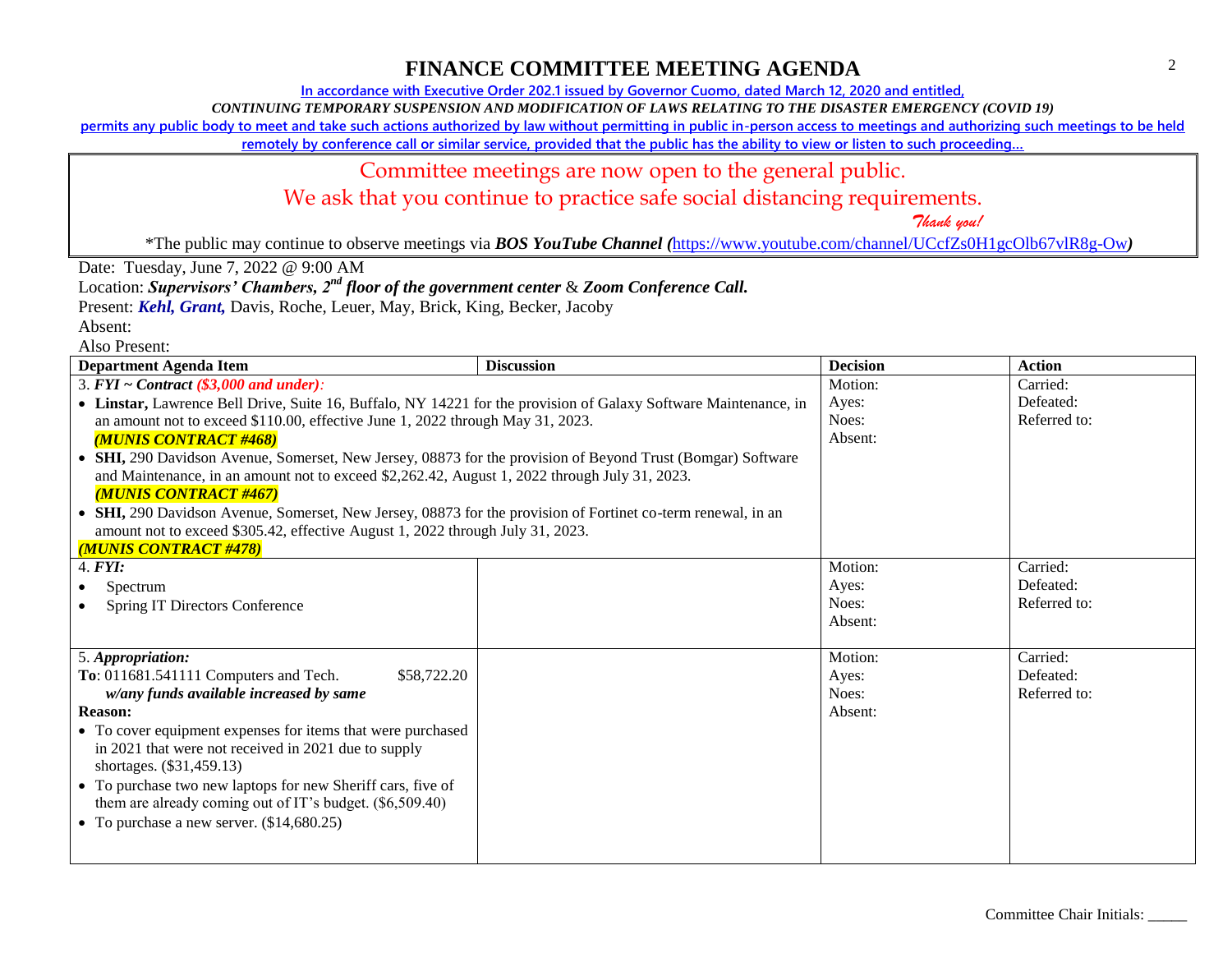**In accordance with Executive Order 202.1 issued by Governor Cuomo, dated March 12, 2020 and entitled,**

*CONTINUING TEMPORARY SUSPENSION AND MODIFICATION OF LAWS RELATING TO THE DISASTER EMERGENCY (COVID 19)*

**permits any public body to meet and take such actions authorized by law without permitting in public in-person access to meetings and authorizing such meetings to be held** 

**remotely by conference call or similar service, provided that the public has the ability to view or listen to such proceeding…**

#### Committee meetings are now open to the general public.

We ask that you continue to practice safe social distancing requirements.

 *Thank you!*

\*The public may continue to observe meetings via *BOS YouTube Channel (*<https://www.youtube.com/channel/UCcfZs0H1gcOlb67vlR8g-Ow>*)*

Date: Tuesday, June 7, 2022 @ 9:00 AM

Location: *Supervisors' Chambers, 2nd floor of the government center* & *Zoom Conference Call.*

Present: *Kehl, Grant,* Davis, Roche, Leuer, May, Brick, King, Becker, Jacoby

| <b>Department Agenda Item</b>                                     | <b>Discussion</b>                                      | <b>Decision</b> | <b>Action</b> |
|-------------------------------------------------------------------|--------------------------------------------------------|-----------------|---------------|
| 6. Request to use ARPA funding:                                   | Tabled February 01/01/22 until June.                   | Motion:         | Carried:      |
| To cover the onetime cost of upgrading our two Dell Data          |                                                        | Ayes:           | Defeated:     |
| Domain storage appliances. The county needs to upgrade this       |                                                        | Noes:           | Referred to:  |
| infrastructure to allow for growth in backup retention. These     |                                                        | Absent:         |               |
| appliances store backups at the public safety building and        |                                                        |                 |               |
| training center for disaster recovery purposes. The cost for      |                                                        |                 |               |
| both appliances to double their storage capacity is \$29,846.74   |                                                        |                 |               |
| 7.2022 Appropriation:                                             | Tabled February 01/01/22 until June.                   | Motion:         | Carried:      |
| To: 011681.520201 Computer Equipment<br>\$29,846.74               |                                                        | Ayes:           | Defeated:     |
| w/01168105.440890R ARPA funds<br>\$29,846.74                      |                                                        | Noes:           | Referred to:  |
| <b>Reason:</b> To cover the onetime cost of upgrading two Dell    |                                                        | Absent:         |               |
| Data Domain storage appliances.                                   |                                                        |                 |               |
| 9:30 AM Treasurer w/R. LaWall                                     |                                                        |                 |               |
| 1. Sales tax update and financial statements                      |                                                        | Motion:         | Carried:      |
|                                                                   |                                                        | Ayes:           | Defeated:     |
|                                                                   |                                                        | Noes:           | Referred to:  |
|                                                                   |                                                        | Absent:         |               |
| 2. Amend Salary Schedule "S":                                     | Leann Becker was not awarded the 2022 COLA             | Motion:         | Carried:      |
| Set the salary of the Fiscal Administrator under                  | <i>increase when she was the Fiscal Administrator.</i> | Ayes:           | Defeated:     |
| TREASURER to reflect an hourly wage of \$23.56 COLA               |                                                        | Noes:           | Referred to:  |
| increase effective January 1, 2022                                |                                                        | Absent:         |               |
|                                                                   |                                                        |                 |               |
| 3. Appropriation:                                                 | Robin LaWall                                           | Motion:         | Carried:      |
| To: 011325.510801 Employee Phone Reimb.<br>\$720.00               | Leann Becker                                           | Ayes:           | Defeated:     |
| w/any funds available increased by same                           | Deborah Koerner                                        | Noes:           | Referred to:  |
| <b>Reason:</b> To pay unbudgeted cell phone reimbursement for the |                                                        | Absent:         |               |
| department for 2022.                                              |                                                        |                 |               |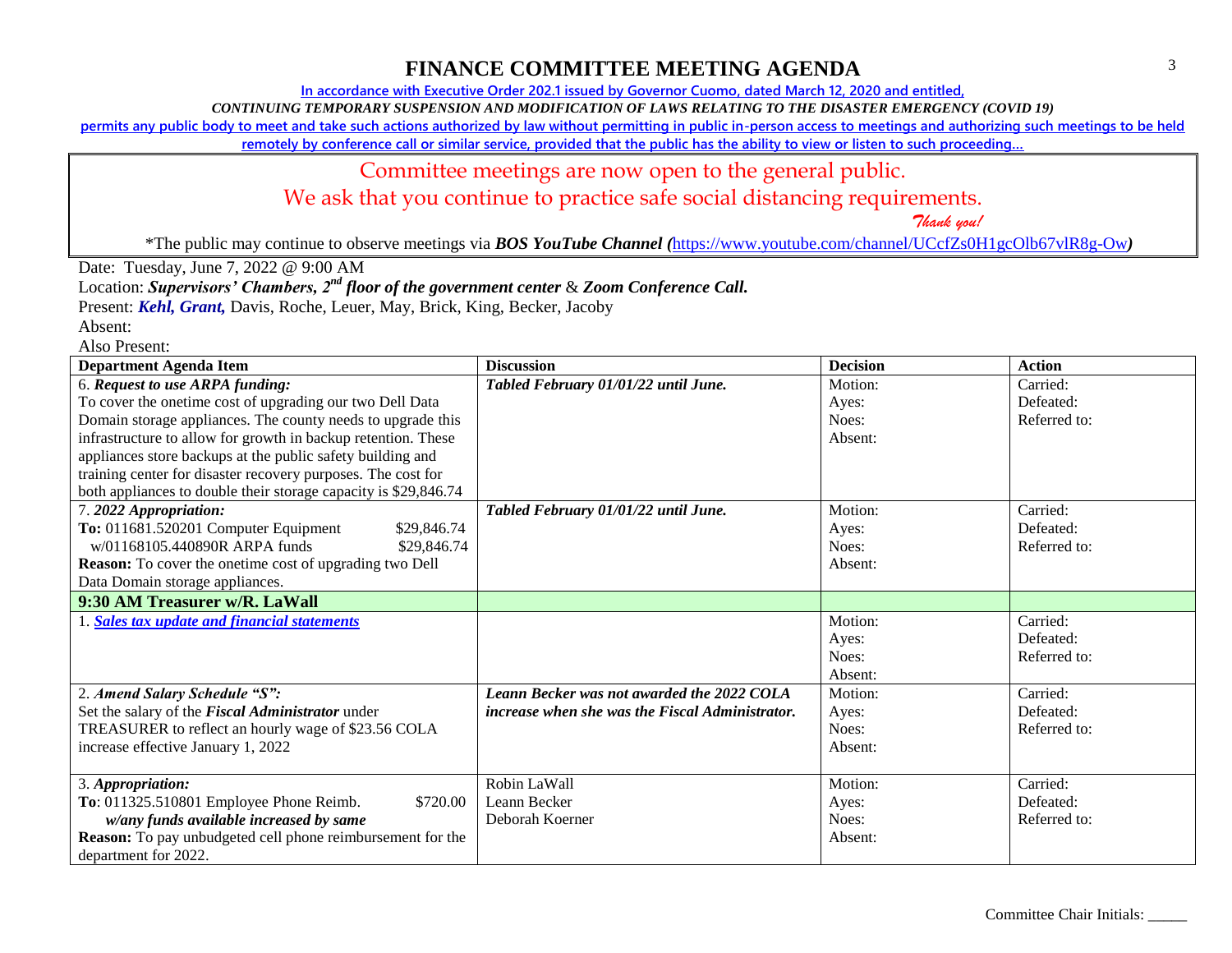**In accordance with Executive Order 202.1 issued by Governor Cuomo, dated March 12, 2020 and entitled,**

*CONTINUING TEMPORARY SUSPENSION AND MODIFICATION OF LAWS RELATING TO THE DISASTER EMERGENCY (COVID 19)*

**permits any public body to meet and take such actions authorized by law without permitting in public in-person access to meetings and authorizing such meetings to be held** 

**remotely by conference call or similar service, provided that the public has the ability to view or listen to such proceeding…**

#### Committee meetings are now open to the general public.

We ask that you continue to practice safe social distancing requirements.

 *Thank you!*

\*The public may continue to observe meetings via *BOS YouTube Channel (*<https://www.youtube.com/channel/UCcfZs0H1gcOlb67vlR8g-Ow>*)*

Date: Tuesday, June 7, 2022 @ 9:00 AM

Location: *Supervisors' Chambers, 2nd floor of the government center* & *Zoom Conference Call.*

Present: *Kehl, Grant,* Davis, Roche, Leuer, May, Brick, King, Becker, Jacoby

Absent:

| <b>Department Agenda Item</b>                                      | <b>Discussion</b>                      | <b>Decision</b> | <b>Action</b> |
|--------------------------------------------------------------------|----------------------------------------|-----------------|---------------|
| 4. Overnight Travel Authorization:                                 | Personal vehicle will be used.         | Motion:         | Carried:      |
| R. LaWall to attend NYS County Treasurers' and Finance             |                                        | Ayes:           | Defeated:     |
| Officers Summer Conference, August 7-10, 2022 in                   |                                        | Noes:           | Referred to:  |
| Monticello, NY. Conference expense is \$225.00; Hotel Cost         |                                        | Absent:         |               |
| \$149/night and is budgeted.                                       |                                        |                 |               |
| 9:45 AM Real Property Tax Services w/S. Lippincott                 |                                        |                 |               |
| 1. Discussion:                                                     | An Emergency Fill may be requested.    | Motion:         | Carried:      |
| <b>Real Property Tax Services</b>                                  |                                        | Ayes:           | Defeated:     |
| One (1) position of <b>RPTS</b> Assessor (1.00 FTE) (Position Code |                                        | Noes:           | Referred to:  |
| 013.0002); position available date is August 15, 2022.             |                                        | Absent:         |               |
| Approved salary/wage range: Based on participating Towns           |                                        |                 |               |
|                                                                    |                                        |                 |               |
| 2. Discussion:                                                     | Per Planning Committee discussion over | Motion:         | Carried:      |
| 25% contribution from all Towns to County-wide                     | Countywide Zoning.                     | Ayes:           | Defeated:     |
| Assessing Program levy                                             |                                        | Noes:           | Referred to:  |
|                                                                    |                                        | Absent:         |               |
|                                                                    |                                        |                 |               |
| 3. Discussion                                                      |                                        | Motion:         | Carried:      |
| Pending amendment of Real property Tax Law 467 increasing          |                                        | Ayes:           | Defeated:     |
| allowable senior exemption income limit up to \$50,000.            |                                        | Noes:           | Referred to:  |
| Current Wyoming County limit; \$24,400.                            |                                        | Absent:         |               |
| $4.$ Info Only:                                                    |                                        | Motion:         | Carried:      |
| • BAR meetings have concluded successfully                         |                                        | Ayes:           | Defeated:     |
| • Village bills were processed and mailed by 6/1 and are           |                                        | Noes:           | Referred to:  |
| currently available to view online.                                |                                        | Absent:         |               |
| • Making garbage corrections for Final Roll                        |                                        |                 |               |
|                                                                    |                                        |                 |               |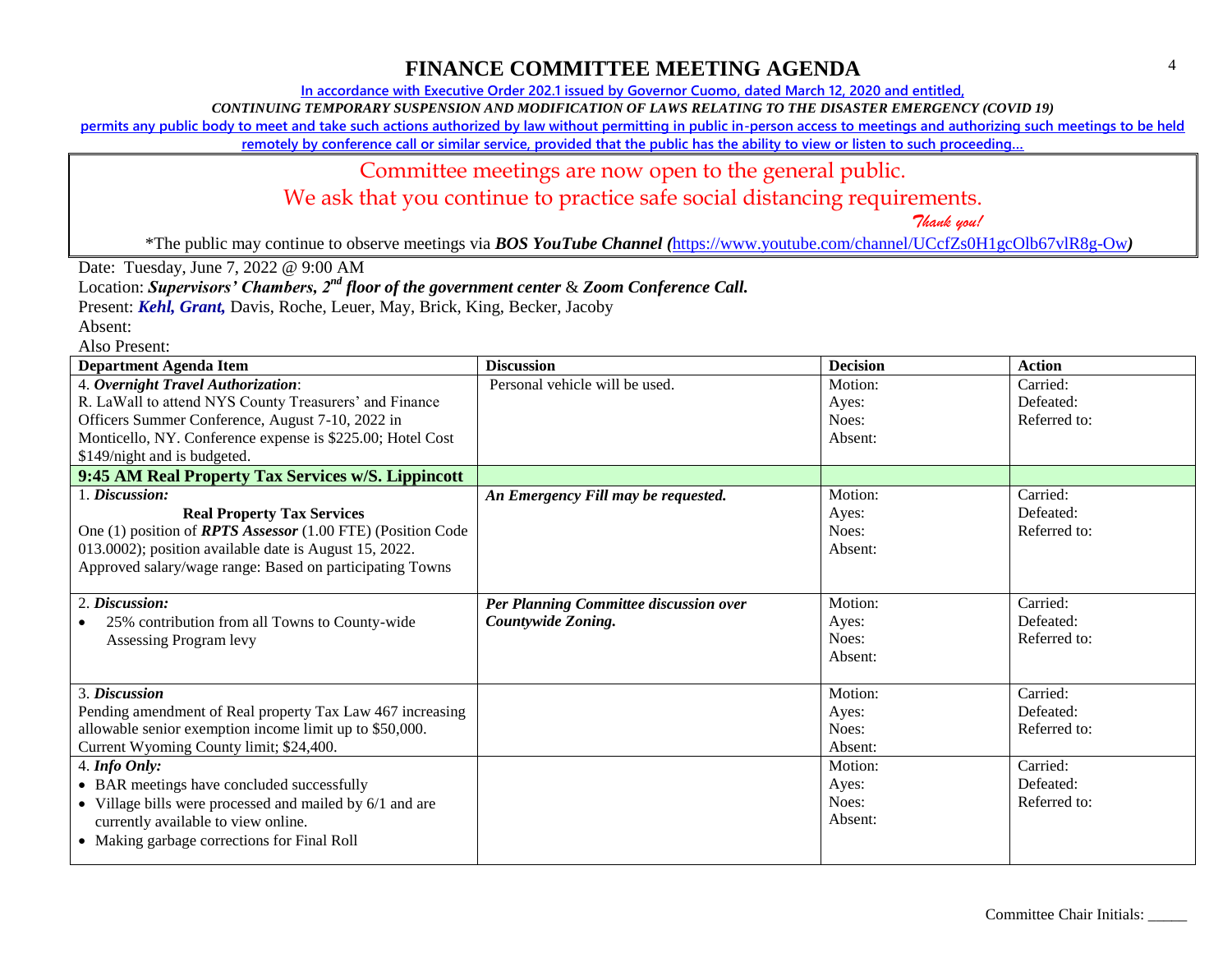**In accordance with Executive Order 202.1 issued by Governor Cuomo, dated March 12, 2020 and entitled,**

*CONTINUING TEMPORARY SUSPENSION AND MODIFICATION OF LAWS RELATING TO THE DISASTER EMERGENCY (COVID 19)*

**permits any public body to meet and take such actions authorized by law without permitting in public in-person access to meetings and authorizing such meetings to be held** 

**remotely by conference call or similar service, provided that the public has the ability to view or listen to such proceeding…**

#### Committee meetings are now open to the general public.

We ask that you continue to practice safe social distancing requirements.

 *Thank you!*

\*The public may continue to observe meetings via *BOS YouTube Channel (*<https://www.youtube.com/channel/UCcfZs0H1gcOlb67vlR8g-Ow>*)*

Date: Tuesday, June 7, 2022 @ 9:00 AM

Location: *Supervisors' Chambers, 2nd floor of the government center* & *Zoom Conference Call.*

Present: *Kehl, Grant,* Davis, Roche, Leuer, May, Brick, King, Becker, Jacoby

Absent:

| <b>Department Agenda Item</b>                                                                                                                                                                                              | <b>Discussion</b>                                                                                                                                                                                                                                                                                                                                                                             | <b>Decision</b>                      | <b>Action</b>                         |
|----------------------------------------------------------------------------------------------------------------------------------------------------------------------------------------------------------------------------|-----------------------------------------------------------------------------------------------------------------------------------------------------------------------------------------------------------------------------------------------------------------------------------------------------------------------------------------------------------------------------------------------|--------------------------------------|---------------------------------------|
| <b>Clerk to the Board w/C. Ketchum</b>                                                                                                                                                                                     |                                                                                                                                                                                                                                                                                                                                                                                               |                                      |                                       |
| 1. Semi-Annual Town Revenue Sharing<br>10/01/2021-03/31/22                                                                                                                                                                 |                                                                                                                                                                                                                                                                                                                                                                                               | Motion:<br>Ayes:<br>Noes:<br>Absent: | Carried:<br>Defeated:<br>Referred to: |
| 2. Time and Attendance Reporting:                                                                                                                                                                                          | <b>Outstanding Record of Activities:</b>                                                                                                                                                                                                                                                                                                                                                      | Motion:                              | Carried:                              |
| $Supervisors -$<br>S. King / Pike<br>$\circ$<br>L. Roberts / Genesee Falls<br>$\circ$<br>Elected/Appointed Officials -<br>$\bullet$<br>Rhonda Pierce / County Clerk<br>$\circ$<br>Norm Effman / Public Defender<br>$\circ$ | E. Grant / Bennington<br>D. Granger / Gainesville<br>S. May / Orangeville<br>3.<br>J. Brick / Perry<br>4.<br>J. Davis / Covington<br>J. Gozelski / Castile<br>6.<br>B. Kehl / Attica<br>D. Leuer / Middlebury<br>8<br>V. McCormick / Java<br>9.<br>10. R. Ryan / Warsaw<br>11. G. Rudolph / Sheriff<br>12. J. Prutsman / Coroner<br>13. M. Smith / Coroner<br>14. J. Wilkinson / Co. Attorney | Ayes:<br>Noes:<br>Absent:            | Defeated:<br>Referred to:             |
| 3. Appropriation:<br>To: 011010.540111 Computers<br>\$12,233.16<br>w/01101005.440890R ARPA funds<br>\$12,233.16<br><b>Reason:</b> To pay for 6 approved tablets/laptops.                                                   |                                                                                                                                                                                                                                                                                                                                                                                               | Motion:<br>Ayes:<br>Noes:<br>Absent: | Carried:<br>Defeated:<br>Referred to: |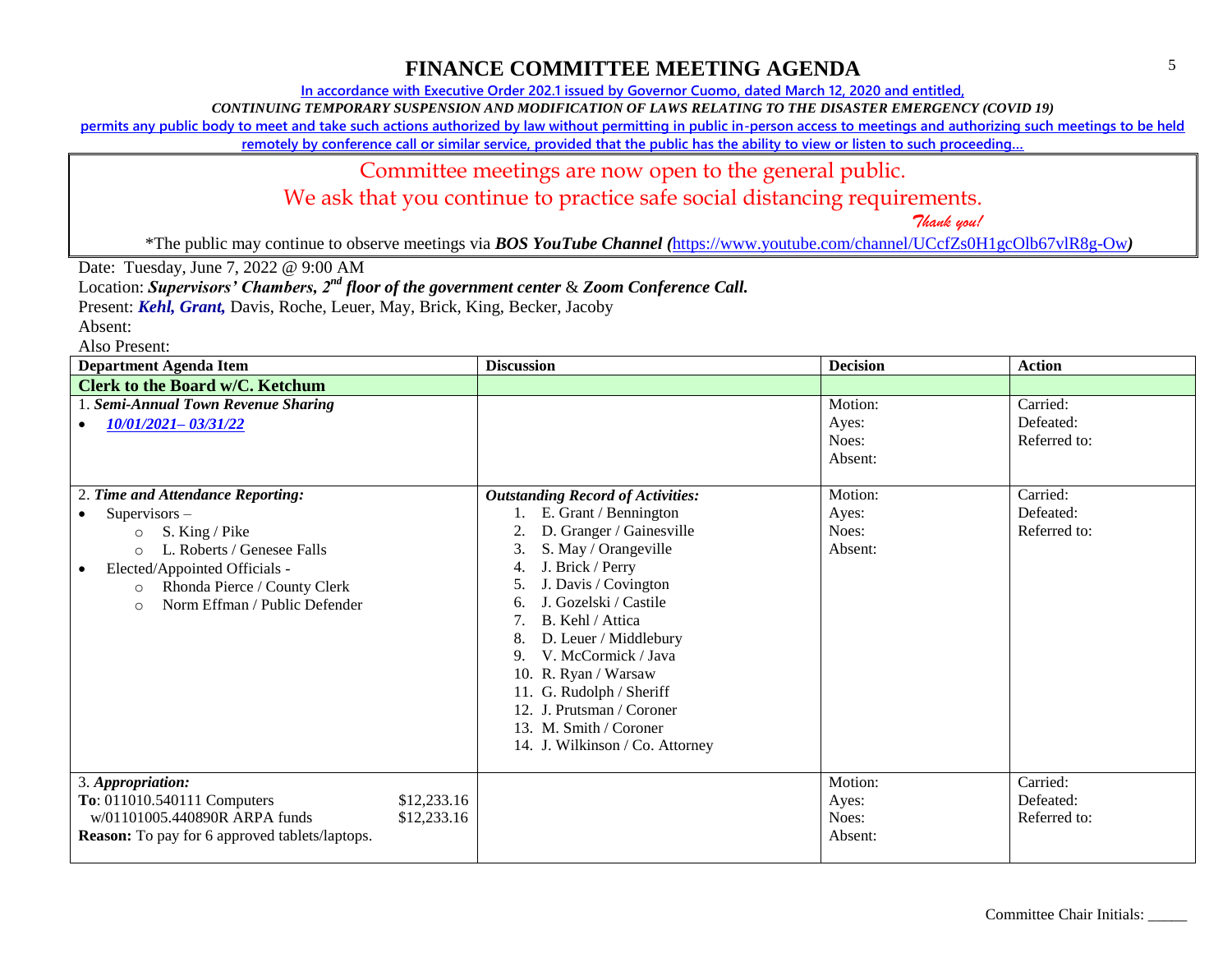**In accordance with Executive Order 202.1 issued by Governor Cuomo, dated March 12, 2020 and entitled,**

*CONTINUING TEMPORARY SUSPENSION AND MODIFICATION OF LAWS RELATING TO THE DISASTER EMERGENCY (COVID 19)*

**permits any public body to meet and take such actions authorized by law without permitting in public in-person access to meetings and authorizing such meetings to be held** 

**remotely by conference call or similar service, provided that the public has the ability to view or listen to such proceeding…**

#### Committee meetings are now open to the general public.

We ask that you continue to practice safe social distancing requirements.

 *Thank you!*

\*The public may continue to observe meetings via *BOS YouTube Channel (*<https://www.youtube.com/channel/UCcfZs0H1gcOlb67vlR8g-Ow>*)*

Date: Tuesday, June 7, 2022 @ 9:00 AM

Location: *Supervisors' Chambers, 2nd floor of the government center* & *Zoom Conference Call.*

Present: *Kehl, Grant,* Davis, Roche, Leuer, May, Brick, King, Becker, Jacoby

Absent:

| <b>Department Agenda Item</b>                                  | <b>Discussion</b>                                 | <b>Decision</b> | <b>Action</b> |
|----------------------------------------------------------------|---------------------------------------------------|-----------------|---------------|
| 4. Questions on Local Law Introductory B, 2022,                | This local is scheduled to be adopted 06/14/22.   | Motion:         | Carried:      |
| ADOPTING AMENDMENTS TO THE NYS OPEN                            |                                                   | Ayes:           | Defeated:     |
| MEETINGS LAW FOR THE EXPANDED USE OF                           |                                                   | Noes:           | Referred to:  |
| VIDEOCONFERENCING.                                             |                                                   | Absent:         |               |
|                                                                |                                                   |                 |               |
| 5. Amend Rules of Procedure                                    |                                                   | Motion:         | Carried:      |
| Add Rule #51 Meetings Held via Videoconferencing:              |                                                   | Ayes:           | Defeated:     |
| The Chair may, as he or she deems necessary, direct that       |                                                   | Noes:           | Referred to:  |
| regular or special meetings or public hearings of the Board be |                                                   | Absent:         |               |
| held via videoconferencing. Such meetings will be held in      |                                                   |                 |               |
| accordance with requirements set by New York State Law or      |                                                   |                 |               |
| New York State Executive Order. Details of how the public      |                                                   |                 |               |
| may observe regular or special meetings, or participate in     |                                                   |                 |               |
| public hearings, shall be included in meeting notices and      |                                                   |                 |               |
| meeting agendas issued by the Clerk of the Board.              |                                                   |                 |               |
| <b>Board of Supervisors w/C. Ketchum</b>                       |                                                   |                 |               |
| 1. Resolution New Local Option Cents-Per-Gallon Sales Tax      | See attached county by county spreadsheet.        | Motion:         | Carried:      |
| <b>Rate on Motor Fuel &amp; Diesel Motor Fuel</b>              |                                                   | Ayes:           | Defeated:     |
|                                                                |                                                   | Noes:           | Referred to:  |
|                                                                | Davis requested a survey of surrounding counties. | Absent:         |               |
|                                                                |                                                   |                 |               |
| <b>Budget Office w/J. Cook</b>                                 |                                                   |                 |               |
| <b>Review Income Statement as of 3/31/22.</b>                  | Carry in                                          | Motion:         | Carried:      |
|                                                                |                                                   | Ayes:           | Defeated:     |
|                                                                |                                                   | Noes:           | Referred to:  |
|                                                                |                                                   | Absent:         |               |
|                                                                |                                                   |                 |               |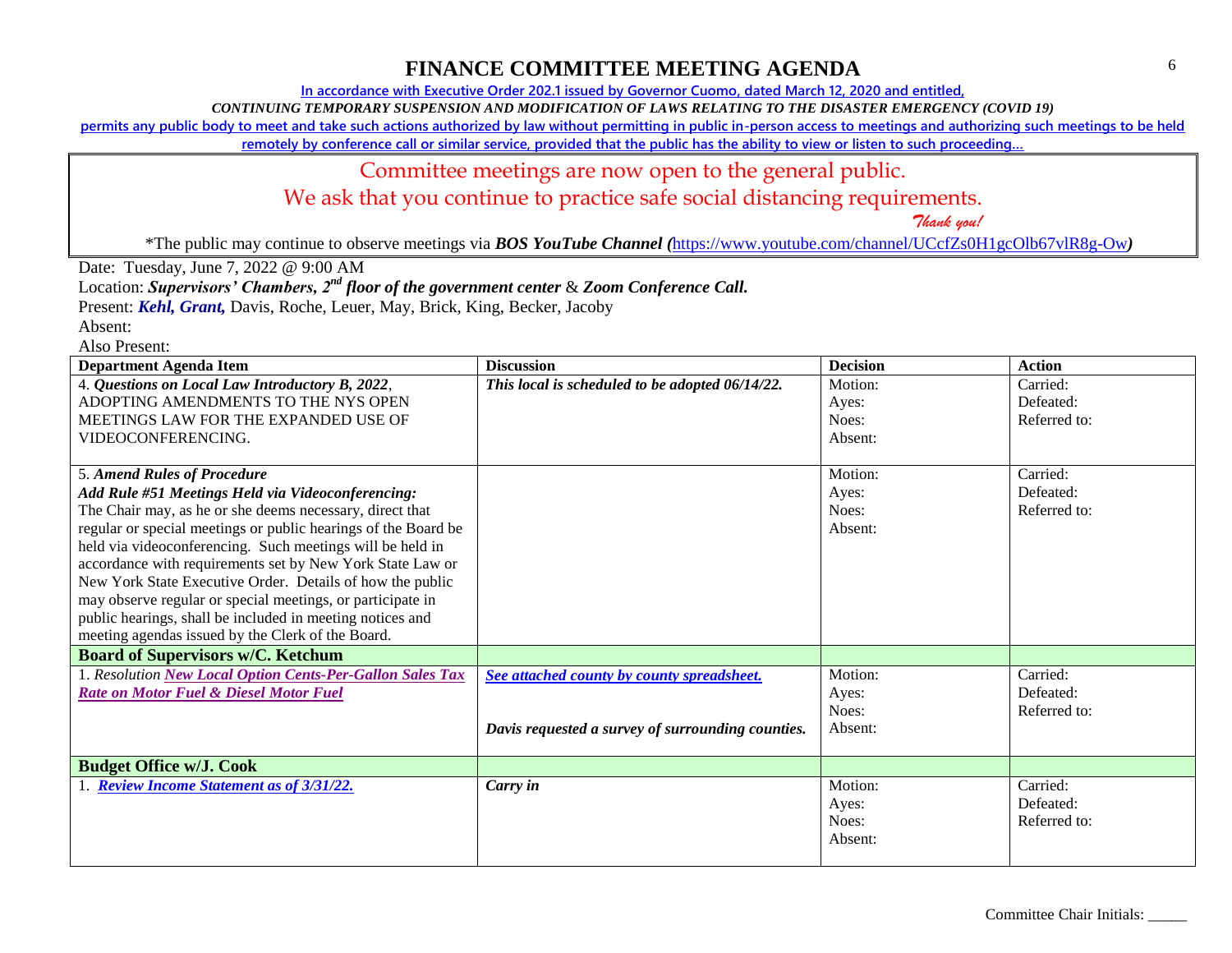**In accordance with Executive Order 202.1 issued by Governor Cuomo, dated March 12, 2020 and entitled,**

*CONTINUING TEMPORARY SUSPENSION AND MODIFICATION OF LAWS RELATING TO THE DISASTER EMERGENCY (COVID 19)*

**permits any public body to meet and take such actions authorized by law without permitting in public in-person access to meetings and authorizing such meetings to be held** 

**remotely by conference call or similar service, provided that the public has the ability to view or listen to such proceeding…**

#### Committee meetings are now open to the general public.

We ask that you continue to practice safe social distancing requirements.

 *Thank you!*

\*The public may continue to observe meetings via *BOS YouTube Channel (*<https://www.youtube.com/channel/UCcfZs0H1gcOlb67vlR8g-Ow>*)*

Date: Tuesday, June 7, 2022 @ 9:00 AM

Location: *Supervisors' Chambers, 2nd floor of the government center* & *Zoom Conference Call.*

Present: *Kehl, Grant,* Davis, Roche, Leuer, May, Brick, King, Becker, Jacoby

Absent:

| <b>Department Agenda Item</b>                                                                                                                                                                                                                                                                                   | <b>Discussion</b>                                                                                                                                                                                                                                                                                                                                             | <b>Decision</b>                      | <b>Action</b>                         |
|-----------------------------------------------------------------------------------------------------------------------------------------------------------------------------------------------------------------------------------------------------------------------------------------------------------------|---------------------------------------------------------------------------------------------------------------------------------------------------------------------------------------------------------------------------------------------------------------------------------------------------------------------------------------------------------------|--------------------------------------|---------------------------------------|
| 2. Review Contingency funds through 6/6/22.                                                                                                                                                                                                                                                                     | Carry in                                                                                                                                                                                                                                                                                                                                                      | Motion:<br>Ayes:<br>Noes:<br>Absent: | Carried:<br>Defeated:<br>Referred to: |
| 3. ARP Update?                                                                                                                                                                                                                                                                                                  |                                                                                                                                                                                                                                                                                                                                                               | Motion:<br>Ayes:<br>Noes:<br>Absent: | Carried:<br>Defeated:<br>Referred to: |
| 4. Appropriation (on behalf of AG Center)<br>\$60,000.00<br>To: 016422.521001 Property Purchased<br>w/ any funds available<br>Reason: Appropriate funds to purchase the adjoining tract of<br>land to the Ag Business Center. (Estimate ONLY)                                                                   | ** This is only an estimate. The purchase is for<br>\$40K but this will cover potential costs / taxes etc.                                                                                                                                                                                                                                                    | Motion:<br>Ayes:<br>Noes:<br>Absent: | Carried:<br>Defeated:<br>Referred to: |
| 5. Appropriation (on behalf of the Hospital)<br>To: 019950.599502 Transfer to Hospital Fund \$1,000,928.95<br>w/01199901.449600R Federal Aid Recovery ARPA<br>\$1,000,928.95<br>Reason: To appropriate ARPA funds to cover the One Time<br>Stipends (inc. FICA & Medicare) that were paid out in April<br>2022. | *The cost was originally estimated by HR to be<br>roughly \$1.2M (\$500K Co & \$700K WCCH). That<br>is the amount that was agreed on at the $10/12/21$<br>discussion regarding ARPA. The actual amount<br>was calculated as:<br>WCCH: \$1,000,928.95 (+300,928.95)<br>COUNTY: \$617,235.56 (+117,235.56)<br>*Discussion regarding the additional \$418,164.51 | Motion:<br>Ayes:<br>Noes:<br>Absent: | Carried:<br>Defeated:<br>Referred to: |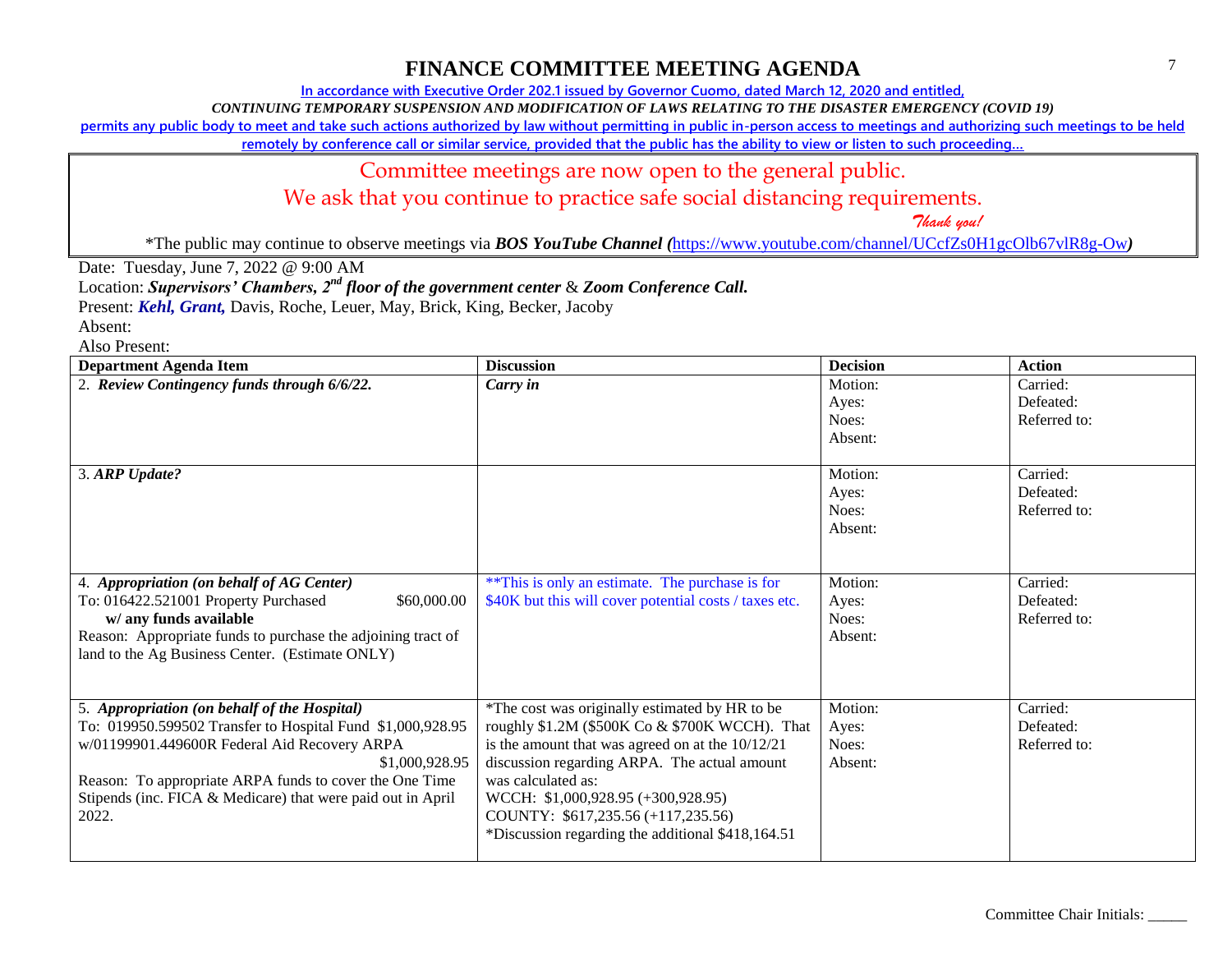**In accordance with Executive Order 202.1 issued by Governor Cuomo, dated March 12, 2020 and entitled,**

*CONTINUING TEMPORARY SUSPENSION AND MODIFICATION OF LAWS RELATING TO THE DISASTER EMERGENCY (COVID 19)*

**permits any public body to meet and take such actions authorized by law without permitting in public in-person access to meetings and authorizing such meetings to be held** 

**remotely by conference call or similar service, provided that the public has the ability to view or listen to such proceeding…**

### Committee meetings are now open to the general public.

We ask that you continue to practice safe social distancing requirements.

 *Thank you!*

\*The public may continue to observe meetings via *BOS YouTube Channel (*<https://www.youtube.com/channel/UCcfZs0H1gcOlb67vlR8g-Ow>*)*

Date: Tuesday, June 7, 2022 @ 9:00 AM

Location: *Supervisors' Chambers, 2nd floor of the government center* & *Zoom Conference Call.*

Present: *Kehl, Grant,* Davis, Roche, Leuer, May, Brick, King, Becker, Jacoby

| <b>Department Agenda Item</b>                                   | <b>Discussion</b>                            | <b>Decision</b> | <b>Action</b> |
|-----------------------------------------------------------------|----------------------------------------------|-----------------|---------------|
| 6. <b>Appropriation</b> (on behalf of all Departments)          | Note: MH, OFA & YB are claiming the one time | Motion:         | Carried:      |
| To:01xxxx.xxxxxx Gen - Salary, FICA, MED \$548,346.04           | stipends on existing grants.                 | Ayes:           | Defeated:     |
| 03xxxx.xxxxxx Mach - Salary, FICA, MED \$7,426.50               |                                              | Noes:           | Referred to:  |
| 04xxxx.xxxxxx Hwy - Salary, FICA, MED \$53,469.72               | *Actual Salary and Fringe Accounts Attached  | Absent:         |               |
| 05 xxxx.xxxxxx Comp - Salary, FICA, MED \$<br>7,993.30          |                                              |                 |               |
| w/01199901.449600R Fed. Aid Recovery ARPA \$548,346.04          |                                              |                 |               |
| w/03513005.449600R Fed. Aid Recovery ARPA \$7,426.50            |                                              |                 |               |
| w/04511012.449600R Fed. Aid Recovery ARPA \$53,469.72           |                                              |                 |               |
| w/05171006.449600R Fed. Aid Recovery ARPA \$7,993.30            |                                              |                 |               |
| Reason: To appropriate \$617,235.56 IN ARPA funds to cover      |                                              |                 |               |
| the One Time Stipends (inc. FICA & Medicare) that were paid     |                                              |                 |               |
| out in March and May of 2022.                                   |                                              |                 |               |
| 7. Transfer (on behalf of CIP)                                  |                                              | Motion:         | Carried:      |
| From: 121620.521010 Roofing Projects<br>\$24,949.54             |                                              | Ayes:           | Defeated:     |
| To: 129950.599504 Transfer to CIP Projects<br>\$24,949.54       |                                              | Noes:           | Referred to:  |
| Reason: Close out Roofing Projects. Allocated \$180K and        |                                              | Absent:         |               |
| total cost of project \$155,050.46                              |                                              |                 |               |
|                                                                 |                                              |                 |               |
| 8. Appropriation (on behalf of CIP)                             |                                              | Motion:         | Carried:      |
| To: 129950.599504 Transfer to CIP Projects<br>\$155,050.46      |                                              | Ayes:           | Defeated:     |
| w/ 12162005.440890R Fed. Aid Recovery Funds \$155,050.46        |                                              | Noes:           | Referred to:  |
| <b>Reason:</b> Roofing project was established with CIP reserve |                                              | Absent:         |               |
| funds, however, it was determined and agreed upon, that the     |                                              |                 |               |
| project qualifies and will be claimed as a ARPA project. This   |                                              |                 |               |
| transaction replaces the funds to the reserve fund for other    |                                              |                 |               |
| projects.                                                       |                                              |                 |               |
|                                                                 |                                              |                 |               |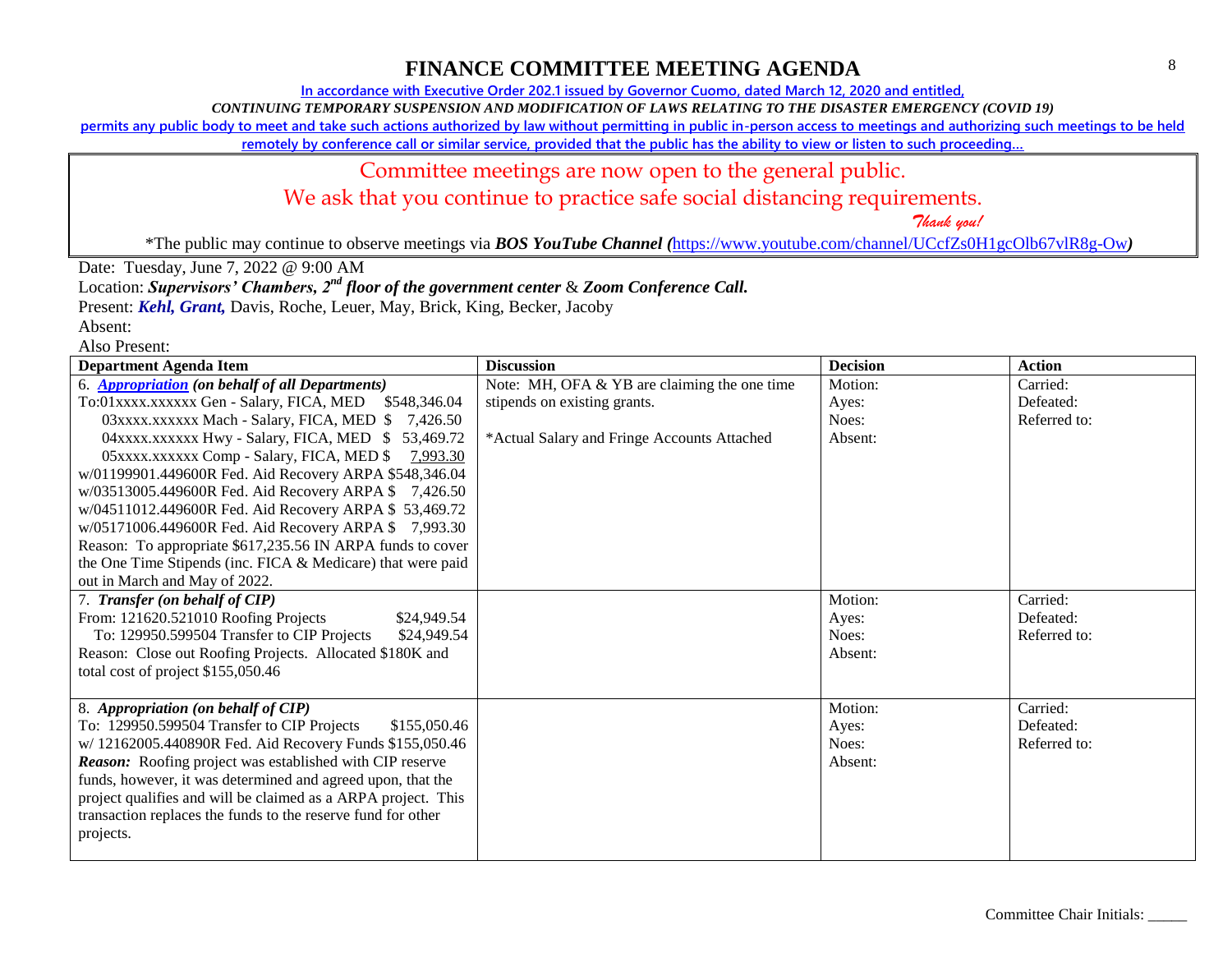**In accordance with Executive Order 202.1 issued by Governor Cuomo, dated March 12, 2020 and entitled,**

*CONTINUING TEMPORARY SUSPENSION AND MODIFICATION OF LAWS RELATING TO THE DISASTER EMERGENCY (COVID 19)*

**permits any public body to meet and take such actions authorized by law without permitting in public in-person access to meetings and authorizing such meetings to be held** 

**remotely by conference call or similar service, provided that the public has the ability to view or listen to such proceeding…**

#### Committee meetings are now open to the general public.

We ask that you continue to practice safe social distancing requirements.

 *Thank you!*

\*The public may continue to observe meetings via *BOS YouTube Channel (*<https://www.youtube.com/channel/UCcfZs0H1gcOlb67vlR8g-Ow>*)*

Date: Tuesday, June 7, 2022 @ 9:00 AM

Location: *Supervisors' Chambers, 2nd floor of the government center* & *Zoom Conference Call.*

Present: *Kehl, Grant,* Davis, Roche, Leuer, May, Brick, King, Becker, Jacoby

Absent:

| <b>Department Agenda Item</b>                                        | <b>Discussion</b>                                      | <b>Decision</b> | <b>Action</b> |
|----------------------------------------------------------------------|--------------------------------------------------------|-----------------|---------------|
| 9. Appropriation (on behalf of COVID)                                |                                                        | Motion:         | Carried:      |
| To: 011999.541999 Contractual COVID19 \$150.00                       |                                                        | Ayes:           | Defeated:     |
| w/any funds available increased by same                              |                                                        | Noes:           | Referred to:  |
| Reason: To cover the final COVID testing invoices.                   |                                                        | Absent:         |               |
|                                                                      |                                                        |                 |               |
| 10. Position Create/Fill:                                            | Position is needed as other departments are            | Motion:         | Carried:      |
| <b>Reimbursement &amp; Budget</b>                                    | adding people/programs. This creates additional        | Ayes:           | Defeated:     |
| Create and fill one position of <b>Finance Clerk I</b> (1.0 FTE) and | <i>transactions which need to be reviewed/audited.</i> | Noes:           | Referred to:  |
| place on Salary Schedule S under BUDGET at an hourly wage            |                                                        | Absent:         |               |
| of \$21,00/hr. Position available date is 6/7/22.                    |                                                        |                 |               |
|                                                                      |                                                        |                 |               |
| Wyo. Co. Community Hospital w/M. Corcimiglia & D. Kobis              |                                                        |                 |               |
| 1. General Update                                                    |                                                        | Motion:         | Carried:      |
|                                                                      |                                                        | Ayes:           | Defeated:     |
|                                                                      |                                                        | Noes:           | Referred to:  |
|                                                                      |                                                        | Absent:         |               |
|                                                                      |                                                        |                 |               |
| 2. Amend approval with COUNTY OF WYOMING, 143                        | Committee 02/01/2022                                   | Motion:         | Carried:      |
| North Main Street, Warsaw, NY 14569, related to a 1-year             |                                                        | Ayes:           | Defeated:     |
| interdepartmental cooperation agreement renewal for shared           | This item was approved by the BOM on                   | Noes:           | Referred to:  |
| services provided by Human Resources, not to exceed                  | 05/24/2022, since that time we received notification   | Absent:         |               |
| \$425,375 [\$415,000 in 2021, \$406,000 in 2020, \$390,000 in        | by Budget Officer Cook, that the period should be      |                 |               |
| 2019, \$325,000 in 2018, \$250,000 in 2017, 2016, 2015, 2014,        | $04/01/2022 - 12/31/2022$ . This item will be coming   |                 |               |
| 2013, 2012] effective $01/01/2022 - 12/31/2022$ , as follows:        | back to committee at the July 2022 meeting as it       |                 |               |
| Increase the not to exceed amount from \$425,375 to an<br>$\bullet$  | will be amended again at the BOM meeting on            |                 |               |
| amount not to exceed \$500,000 for the period 06/01/2022             | 06/28/2022 first.                                      |                 |               |
| $-012/31/2022.$                                                      |                                                        |                 |               |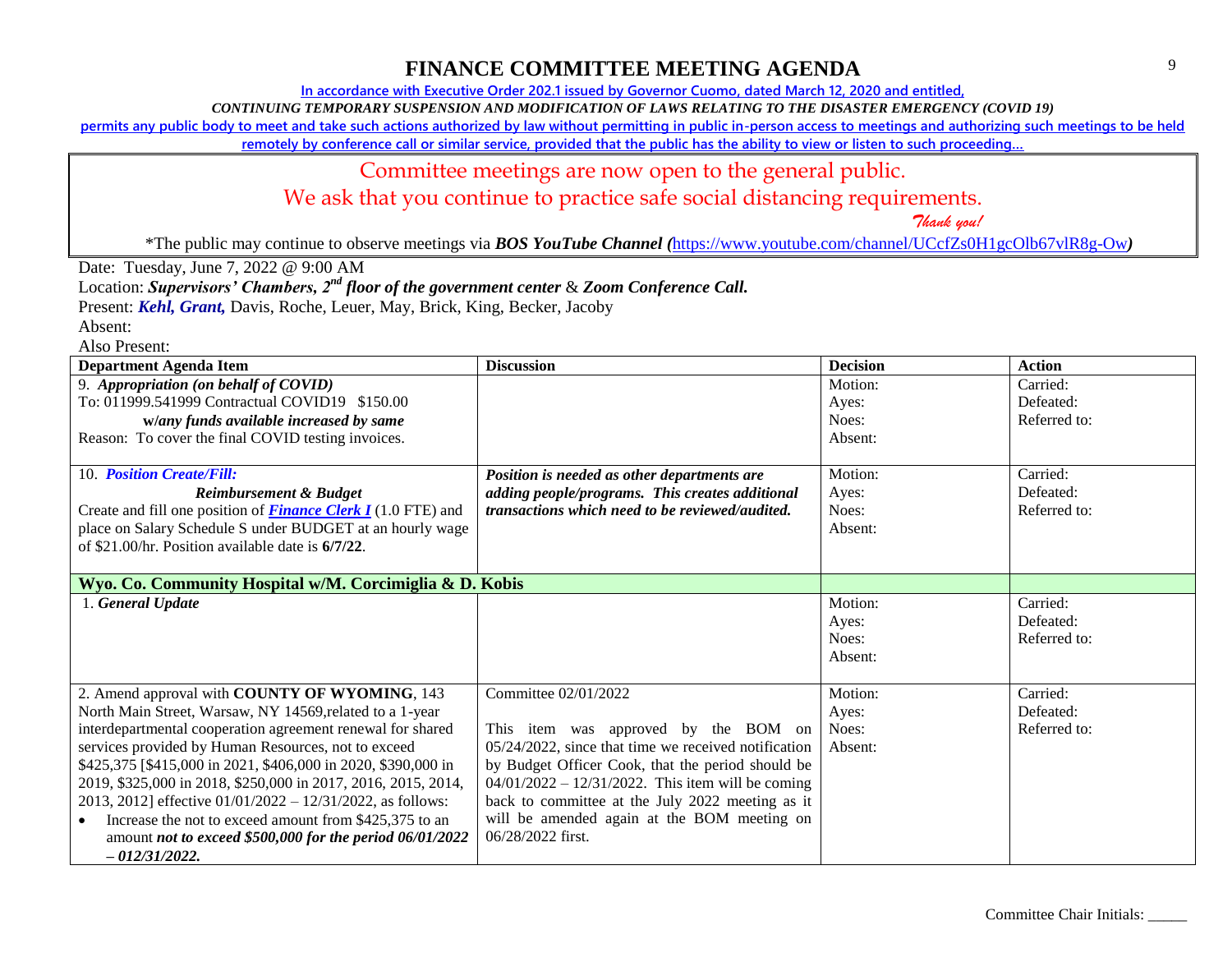**In accordance with Executive Order 202.1 issued by Governor Cuomo, dated March 12, 2020 and entitled,**

*CONTINUING TEMPORARY SUSPENSION AND MODIFICATION OF LAWS RELATING TO THE DISASTER EMERGENCY (COVID 19)*

**permits any public body to meet and take such actions authorized by law without permitting in public in-person access to meetings and authorizing such meetings to be held** 

**remotely by conference call or similar service, provided that the public has the ability to view or listen to such proceeding…**

# Committee meetings are now open to the general public.

We ask that you continue to practice safe social distancing requirements.

 *Thank you!*

\*The public may continue to observe meetings via *BOS YouTube Channel (*<https://www.youtube.com/channel/UCcfZs0H1gcOlb67vlR8g-Ow>*)*

Date: Tuesday, June 7, 2022 @ 9:00 AM

Location: *Supervisors' Chambers, 2nd floor of the government center* & *Zoom Conference Call.*

Present: *Kehl, Grant,* Davis, Roche, Leuer, May, Brick, King, Becker, Jacoby

| <b>Department Agenda Item</b>                                    | <b>Discussion</b>                                    | <b>Decision</b> | <b>Action</b> |
|------------------------------------------------------------------|------------------------------------------------------|-----------------|---------------|
| 3. Amend Resolution #21-243 approved on $05/11/2021$ with        | No longer funded by the Greater Rochester Health     | Motion:         | Carried:      |
| PETER COGGIOLA, PNP, 4470 Jordan Road, Silver                    | Foundation.                                          | Ayes:           | Defeated:     |
| Springs, NY 14550, related to a psychiatric consultation         |                                                      | Noes:           | Referred to:  |
| services agreement to provide 1 hour per week of psychiatric     |                                                      | Absent:         |               |
| consultation to primary care office as part of the collaborative |                                                      |                 |               |
| care program, not to exceed \$7,800 (funded by the Greater       |                                                      |                 |               |
| Rochester Health Foundation), effective 04/01/2021 -             |                                                      |                 |               |
| 04/01/2022, as follows:                                          |                                                      |                 |               |
| • Extend the term of the agreement from $04/01/2021 -$           |                                                      |                 |               |
| 04/01/2022 through $04/01/2022 - 04/01/2024$ .                   |                                                      |                 |               |
|                                                                  |                                                      |                 |               |
| 4. Amend Resolution #21-243 approved on 05/11/2021 with          | Resolution #22-099 approved on 02/08/2022            | Motion:         | Carried:      |
| <b>GARFUNKEL WILD, PC, 111 Great Neck Road, Great</b>            | • Extends contract by one year, through $12/31/22$ . | Ayes:           | Defeated:     |
| Neck, NY 11021, related to a legal engagement to retain firm     |                                                      | Noes:           | Referred to:  |
| to provide legal advice and related services in connection with  |                                                      | Absent:         |               |
| general regulatory matters, routine business transactions, and   |                                                      |                 |               |
| other routine general healthcare matters, not to exceed          |                                                      |                 |               |
| \$10,000 per month effective $01/01/2021 - 12/31/2021$ , as      |                                                      |                 |               |
| follows:                                                         |                                                      |                 |               |
| • Increase the contract amount an additional $$186,703.05$ to    |                                                      |                 |               |
| include invoices received for services rendered for the          |                                                      |                 |               |
| periods April 2020, October 2020, December 2020, January         |                                                      |                 |               |
| 2021, May 2021 - December 2021. These services fall              |                                                      |                 |               |
| under Exhibit A, Fee Proposal, Section B, Hourly Billing         |                                                      |                 |               |
| Matters classification and are outside the scope of the          |                                                      |                 |               |
| monthly general retainer.                                        |                                                      |                 |               |
|                                                                  |                                                      |                 |               |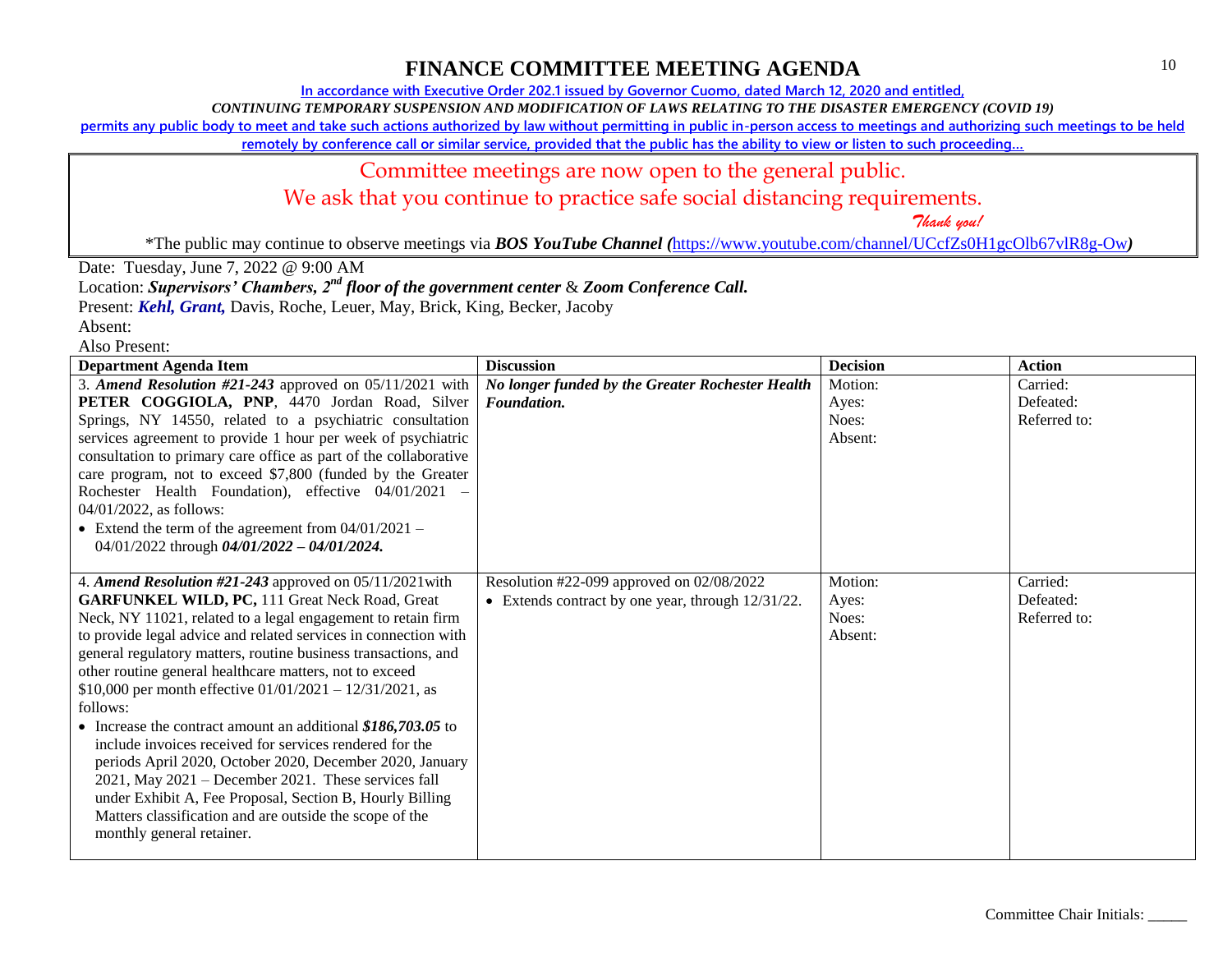**In accordance with Executive Order 202.1 issued by Governor Cuomo, dated March 12, 2020 and entitled,**

*CONTINUING TEMPORARY SUSPENSION AND MODIFICATION OF LAWS RELATING TO THE DISASTER EMERGENCY (COVID 19)*

**permits any public body to meet and take such actions authorized by law without permitting in public in-person access to meetings and authorizing such meetings to be held** 

**remotely by conference call or similar service, provided that the public has the ability to view or listen to such proceeding…**

#### Committee meetings are now open to the general public.

We ask that you continue to practice safe social distancing requirements.

 *Thank you!*

\*The public may continue to observe meetings via *BOS YouTube Channel (*<https://www.youtube.com/channel/UCcfZs0H1gcOlb67vlR8g-Ow>*)*

Date: Tuesday, June 7, 2022 @ 9:00 AM

Location: *Supervisors' Chambers, 2nd floor of the government center* & *Zoom Conference Call.*

Present: *Kehl, Grant,* Davis, Roche, Leuer, May, Brick, King, Becker, Jacoby

Absent:

| <b>Department Agenda Item</b>                                 | <b>Discussion</b> | <b>Decision</b> | <b>Action</b> |
|---------------------------------------------------------------|-------------------|-----------------|---------------|
| 5. Professional Service Contract, all Physician Contracts     |                   | Motion:         | Carried:      |
| and/or $$50,001$ or greater:                                  |                   | Ayes:           | Defeated:     |
| Authorize the Hospital Administrator (or appointed designee)  |                   | Noes:           | Referred to:  |
| to sign a locum staffing agreement with FLOYD LEE             |                   | Absent:         |               |
| LOCUMS, INC., 67 Moultrie Street, Suite A, Charleston, SC     |                   |                 |               |
| 29403, not to exceed \$200,000 per year, effective 06/01/2022 |                   |                 |               |
| $-0.5/31/2023$ .                                              |                   |                 |               |
|                                                               |                   |                 |               |
| 6. Professional Service Contract, all Physician Contracts     |                   | Motion:         | Carried:      |
| and/or $$50,001$ or greater:                                  |                   | Ayes:           | Defeated:     |
| Authorize the Hospital Administrator (or appointed designee)  |                   | Noes:           | Referred to:  |
| to sign an employment agreement – Schedule P with             |                   | Absent:         |               |
| DEBRA A. BROWN, NP, 6682 Swyers Road, Castile, NY             |                   |                 |               |
| 14427, to perform professional medical services at the        |                   |                 |               |
| Hospital's affiliated Internal Medicine Group offices,        |                   |                 |               |
| \$131,400 per year, effective 07/01/2022.                     |                   |                 |               |
|                                                               |                   |                 |               |
| 7. Professional Service Contract, all Physician Contracts     |                   | Motion:         | Carried:      |
| and/or $$50,001$ or greater:                                  |                   | Ayes:           | Defeated:     |
| Authorize the Hospital Administrator (or appointed designee)  |                   | Noes:           | Referred to:  |
| to sign a nurse staffing agreement with <b>MERIDIAN NURSE</b> |                   | Absent:         |               |
| RECRUITERS, 471 North Broadway #139, Jericho, NY              |                   |                 |               |
| 11753, to provide nurse agency staffing, not to exceed        |                   |                 |               |
| \$500,000 per year, $06/01/2022 - 05/31/2024$ .               |                   |                 |               |
|                                                               |                   |                 |               |
|                                                               |                   |                 |               |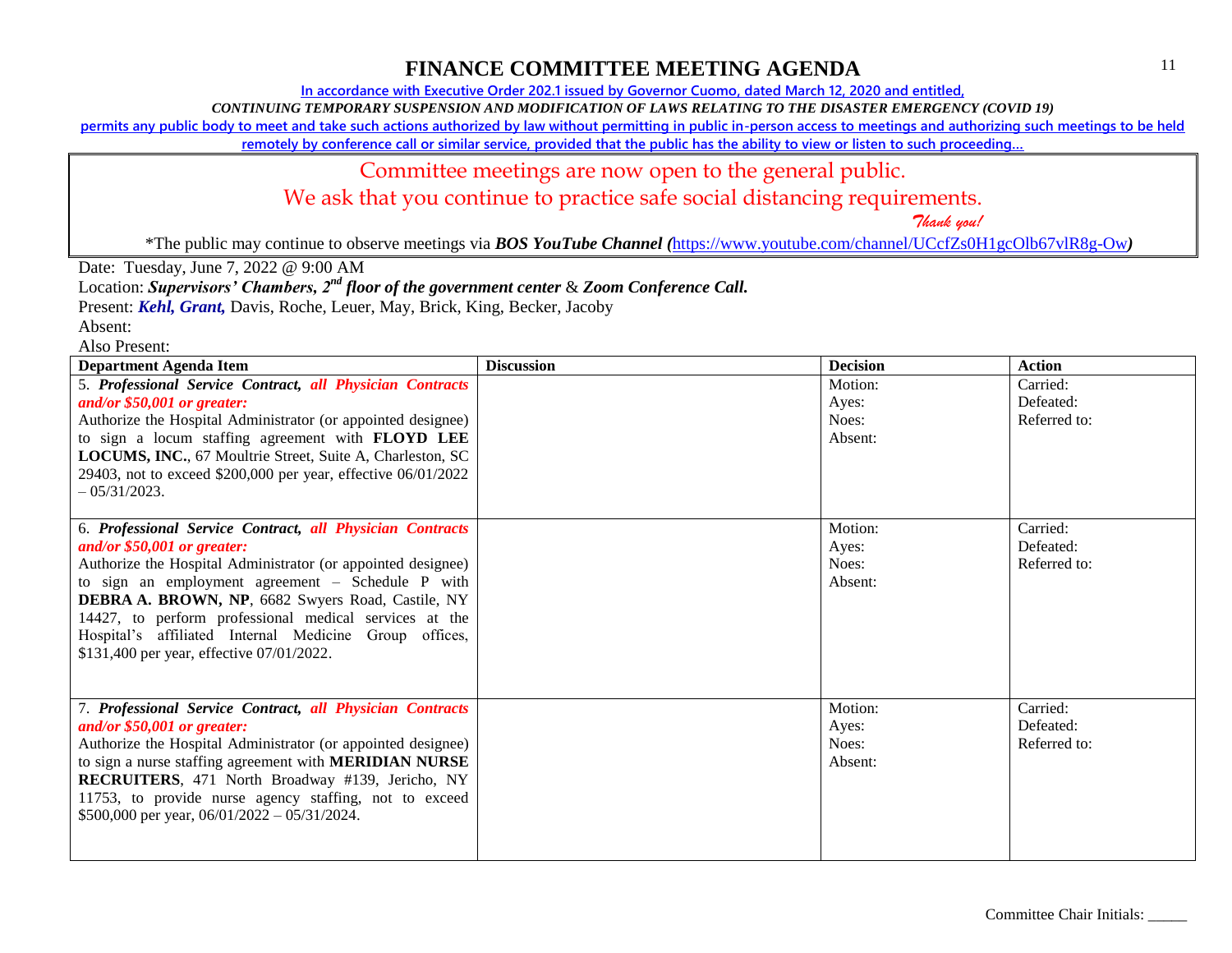**In accordance with Executive Order 202.1 issued by Governor Cuomo, dated March 12, 2020 and entitled,**

*CONTINUING TEMPORARY SUSPENSION AND MODIFICATION OF LAWS RELATING TO THE DISASTER EMERGENCY (COVID 19)*

**permits any public body to meet and take such actions authorized by law without permitting in public in-person access to meetings and authorizing such meetings to be held** 

**remotely by conference call or similar service, provided that the public has the ability to view or listen to such proceeding…**

### Committee meetings are now open to the general public.

We ask that you continue to practice safe social distancing requirements.

 *Thank you!*

\*The public may continue to observe meetings via *BOS YouTube Channel (*<https://www.youtube.com/channel/UCcfZs0H1gcOlb67vlR8g-Ow>*)*

Date: Tuesday, June 7, 2022 @ 9:00 AM

Location: *Supervisors' Chambers, 2nd floor of the government center* & *Zoom Conference Call.*

Present: *Kehl, Grant,* Davis, Roche, Leuer, May, Brick, King, Becker, Jacoby

Absent:

| <b>Department Agenda Item</b>                                  | <b>Discussion</b>                           | <b>Decision</b> | <b>Action</b> |
|----------------------------------------------------------------|---------------------------------------------|-----------------|---------------|
| 8. Professional Service Contract, all Physician Contracts      | Salary Schedule P was previously amended by | Motion:         | Carried:      |
| and/or $$50,001$ or greater:                                   | Resolutions # 22-229 and #22-306.           | Ayes:           | Defeated:     |
| Authorize the Hospital Administrator (or appointed designee)   |                                             | Noes:           | Referred to:  |
| to sign a 3-year employment agreement $-$ Schedule P with      |                                             | Absent:         |               |
| DAVID M. PRIVITERA, MD, 16 Merryhill Lane, Pittsford,          |                                             |                 |               |
| NY 14534, to provide Orthopaedic services, not to exceed       |                                             |                 |               |
| \$510,000 per year plus a stipend in an amount of \$62.30 per  |                                             |                 |               |
| wRVU in excess of 3,325 wRVUs first six months (to be paid     |                                             |                 |               |
| in July) and an amount of \$62.30 per wRVU in excess of        |                                             |                 |               |
| 3,325 wRVUs second six months (to be paid in December),        |                                             |                 |               |
| effective $06/30/2022 - 06/29/2025$ .                          |                                             |                 |               |
| 9. Amend Salary Schedule C as follows:                         |                                             | Motion:         | Carried:      |
| Set the salary of the 1.00 FTE Chief Financial Officer         |                                             | Ayes:           | Defeated:     |
| position (Position Code #01.112.500) under FISCAL              |                                             | Noes:           | Referred to:  |
| <b>SERVICES</b> at \$225,000 per year, position available date |                                             | Absent:         |               |
| $05/10/2022$ .                                                 |                                             |                 |               |
| Create one (1) 1.00 FTE Director of Clinic Operations          |                                             |                 |               |
| position (Position Code #TBD) under CLINIC                     |                                             |                 |               |
| ADMINISTRATION and set the salary at \$92,000 per              |                                             |                 |               |
| year, effective 06/01/2022.                                    |                                             |                 |               |
| Abolish one (1) 1.00 FTE Clinic Office Manager position        |                                             |                 |               |
| (Position Code #02.206.525)<br><b>CLINIC</b><br>under          |                                             |                 |               |
| ADMINISTRATION, effective 06/01/2022.                          |                                             |                 |               |
| Include a Stipend for the 1.00 FTE Nursing Facility            |                                             |                 |               |
| Administrator position (Position Code # 01.120.293)            |                                             |                 |               |
| under NURSING FACILITY ADMINISTRATION in the                   |                                             |                 |               |
| amount of \$20,000, effective 06/15/2022.                      |                                             |                 |               |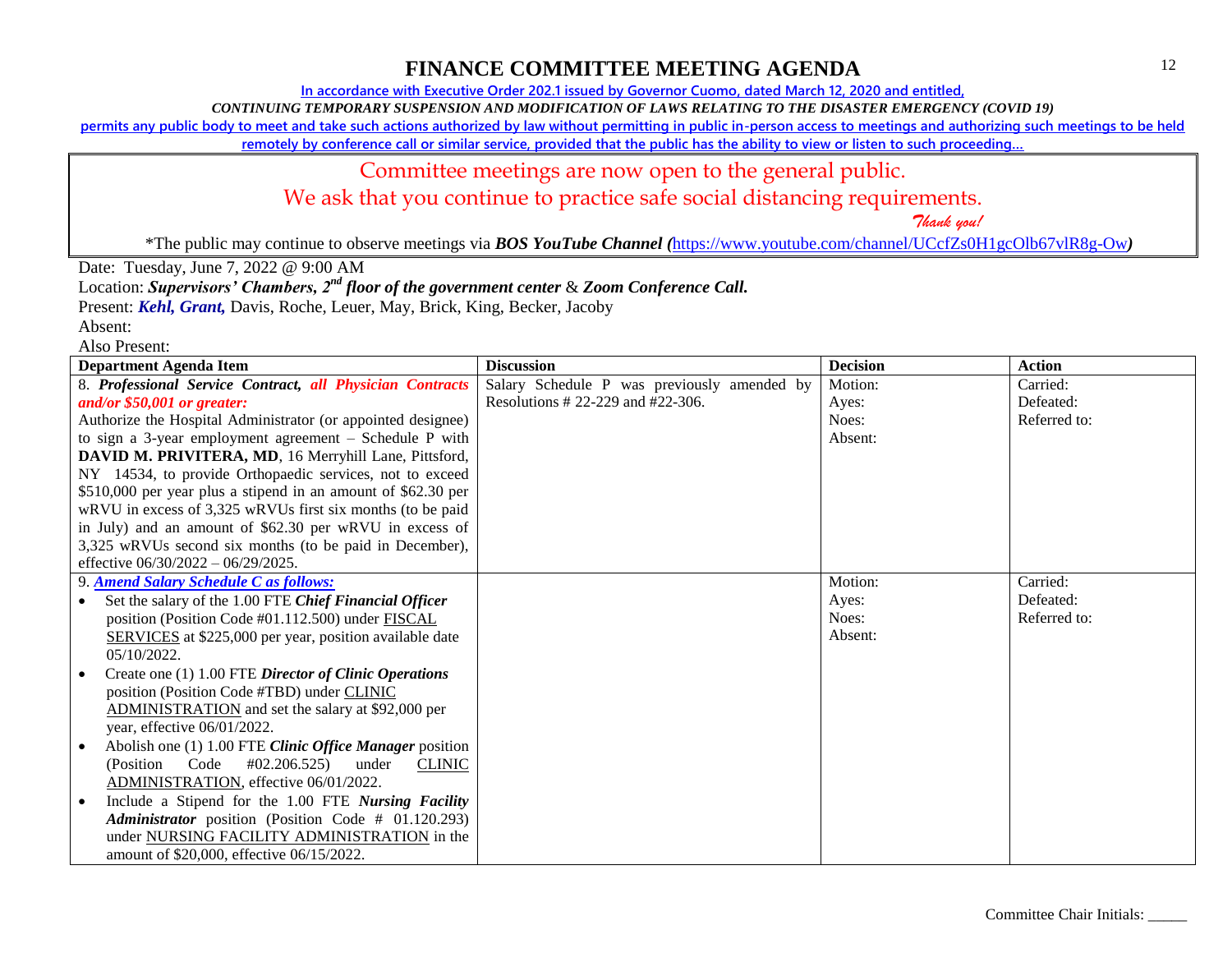**In accordance with Executive Order 202.1 issued by Governor Cuomo, dated March 12, 2020 and entitled,**

*CONTINUING TEMPORARY SUSPENSION AND MODIFICATION OF LAWS RELATING TO THE DISASTER EMERGENCY (COVID 19)*

**permits any public body to meet and take such actions authorized by law without permitting in public in-person access to meetings and authorizing such meetings to be held** 

**remotely by conference call or similar service, provided that the public has the ability to view or listen to such proceeding…**

### Committee meetings are now open to the general public.

We ask that you continue to practice safe social distancing requirements.

 *Thank you!*

\*The public may continue to observe meetings via *BOS YouTube Channel (*<https://www.youtube.com/channel/UCcfZs0H1gcOlb67vlR8g-Ow>*)*

Date: Tuesday, June 7, 2022 @ 9:00 AM

Location: *Supervisors' Chambers, 2nd floor of the government center* & *Zoom Conference Call.*

Present: *Kehl, Grant,* Davis, Roche, Leuer, May, Brick, King, Becker, Jacoby

| AISU FIUSUIII.                                                  |                   |                 |               |
|-----------------------------------------------------------------|-------------------|-----------------|---------------|
| <b>Department Agenda Item</b>                                   | <b>Discussion</b> | <b>Decision</b> | <b>Action</b> |
| Include a Stipend for the 1.00 FTE Chief Operating<br>$\bullet$ |                   |                 |               |
| <i>Officer</i> position (Position Code $#01.150.300$ ) under    |                   |                 |               |
| ADMINISTRATION in the amount of \$20,000, effective             |                   |                 |               |
| 06/15/2022.                                                     |                   |                 |               |
| Include a Stipend for the 1.00 FTE Executive Assistant          |                   |                 |               |
| (Position Code #12.177.571)<br>position                         | under             |                 |               |
| ADMINISTRATION in the amount of \$10,000, effective             |                   |                 |               |
| 06/15/2022.                                                     |                   |                 |               |
| Include a Stipend for the 1.00 FTE Chief Nursing Officer        |                   |                 |               |
| position (Position Code #01.628.607) under NURSING              |                   |                 |               |
| ADMINISTRATION (ACUTE) in the amount of \$2,500,                |                   |                 |               |
| effective 06/15/2022.                                           |                   |                 |               |
| Include a Stipend for the 1.00 FTE Director of                  |                   |                 |               |
| <b>Behavioral Health position (Position Code #01.152.423)</b>   |                   |                 |               |
| under MENTAL HEALTH UNIT in the amount of                       |                   |                 |               |
| \$2,500, effective 06/15/2022.                                  |                   |                 |               |
| 10. Amend Salary Schedule P as follows:                         |                   | Motion:         | Carried:      |
| Set the salary of one (1) Nurse Practitioner position           |                   | Ayes:           | Defeated:     |
| (Position Code #17.120.311) under WYOMING                       |                   | Noes:           | Referred to:  |
| COUNTY INTERNAL MEDICINE at \$131,400 per year,                 |                   | Absent:         |               |
| effective 07/01/2022.                                           |                   |                 |               |
| Change the Mid-Level Provider position (Position Code           |                   |                 |               |
| #17.110.443) under PEDIATRIC CLINIC from 0.60 FTE               |                   |                 |               |
| to 1.00 FTE, effective 07/10/2022.                              |                   |                 |               |
| Abolish the Stipend for <i>Mid-Level Provider</i> (0.6 FTE)     |                   |                 |               |
| position (Position Code #17.110.443) under PEDIATRIC            |                   |                 |               |
| CLINIC, effective 07/09/2022.                                   |                   |                 |               |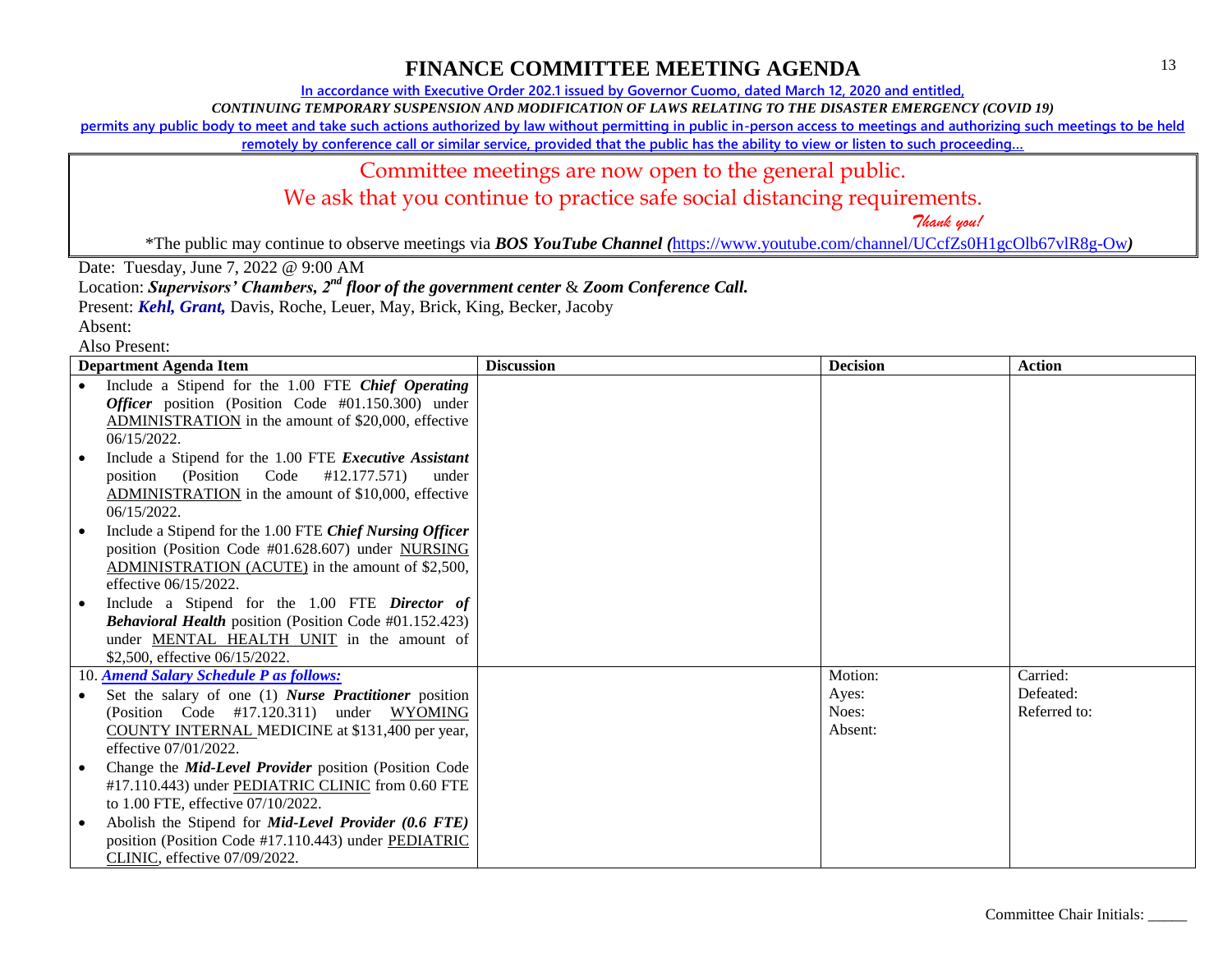**In accordance with Executive Order 202.1 issued by Governor Cuomo, dated March 12, 2020 and entitled,**

*CONTINUING TEMPORARY SUSPENSION AND MODIFICATION OF LAWS RELATING TO THE DISASTER EMERGENCY (COVID 19)*

**permits any public body to meet and take such actions authorized by law without permitting in public in-person access to meetings and authorizing such meetings to be held** 

**remotely by conference call or similar service, provided that the public has the ability to view or listen to such proceeding…**

#### Committee meetings are now open to the general public.

We ask that you continue to practice safe social distancing requirements.

 *Thank you!*

\*The public may continue to observe meetings via *BOS YouTube Channel (*<https://www.youtube.com/channel/UCcfZs0H1gcOlb67vlR8g-Ow>*)*

Date: Tuesday, June 7, 2022 @ 9:00 AM

Location: *Supervisors' Chambers, 2nd floor of the government center* & *Zoom Conference Call.*

Present: *Kehl, Grant,* Davis, Roche, Leuer, May, Brick, King, Becker, Jacoby

Absent:

| <b>Department Agenda Item</b>                                                                                                                                                                                                                                                                                                                                                              | <b>Discussion</b>                                        | <b>Decision</b>                      | <b>Action</b>                         |
|--------------------------------------------------------------------------------------------------------------------------------------------------------------------------------------------------------------------------------------------------------------------------------------------------------------------------------------------------------------------------------------------|----------------------------------------------------------|--------------------------------------|---------------------------------------|
| Create one (1) 1.00 FTE Nurse Practitioner position<br>(Position Code #TBD) under PEDIATRIC CLINIC and<br>set the salary at \$100,000, position available date<br>05/29/2022.<br>Abolish one 1.00 FTE Family Practice Physician<br>Provider position (Position Code #10.112.587) under<br>WYOMING COUNTY FAMILY MEDICINE<br>CASTILE, effective 06/12/2022.                                 |                                                          |                                      |                                       |
| 11. Approve Memorandums of Understanding (MOU) with<br><b>CSEA</b> for:<br>Dialysis RN (Revised), signed 05/18/2022<br>$\bullet$<br>Dialysis RN Team Leader (Revised), signed<br>05/18/2022<br>Respiratory Therapist I, II & Senior, signed<br>05/18/2022<br>Corrections to the Wage Progression Schedules "A"<br>and "WCCHS" of the Collective Bargaining<br>Agreement, signed 05/18/2022 | FYI - The details should be coming from Dan<br>Farberman | Motion:<br>Ayes:<br>Noes:<br>Absent: | Carried:<br>Defeated:<br>Referred to: |
| 12. The Interim CFO will be preparing a communication to<br>request a transfer of funds from the Wyoming County<br>Treasurer in the amount of \$1 million for the month of June<br>2022 and \$1 million for the month of July 2022 from the<br>remaining budgeted amount for the hospital.<br>\$3 million was previously approved as part of the budget.                                   |                                                          | Motion:<br>Ayes:<br>Noes:<br>Absent: | Carried:<br>Defeated:<br>Referred to: |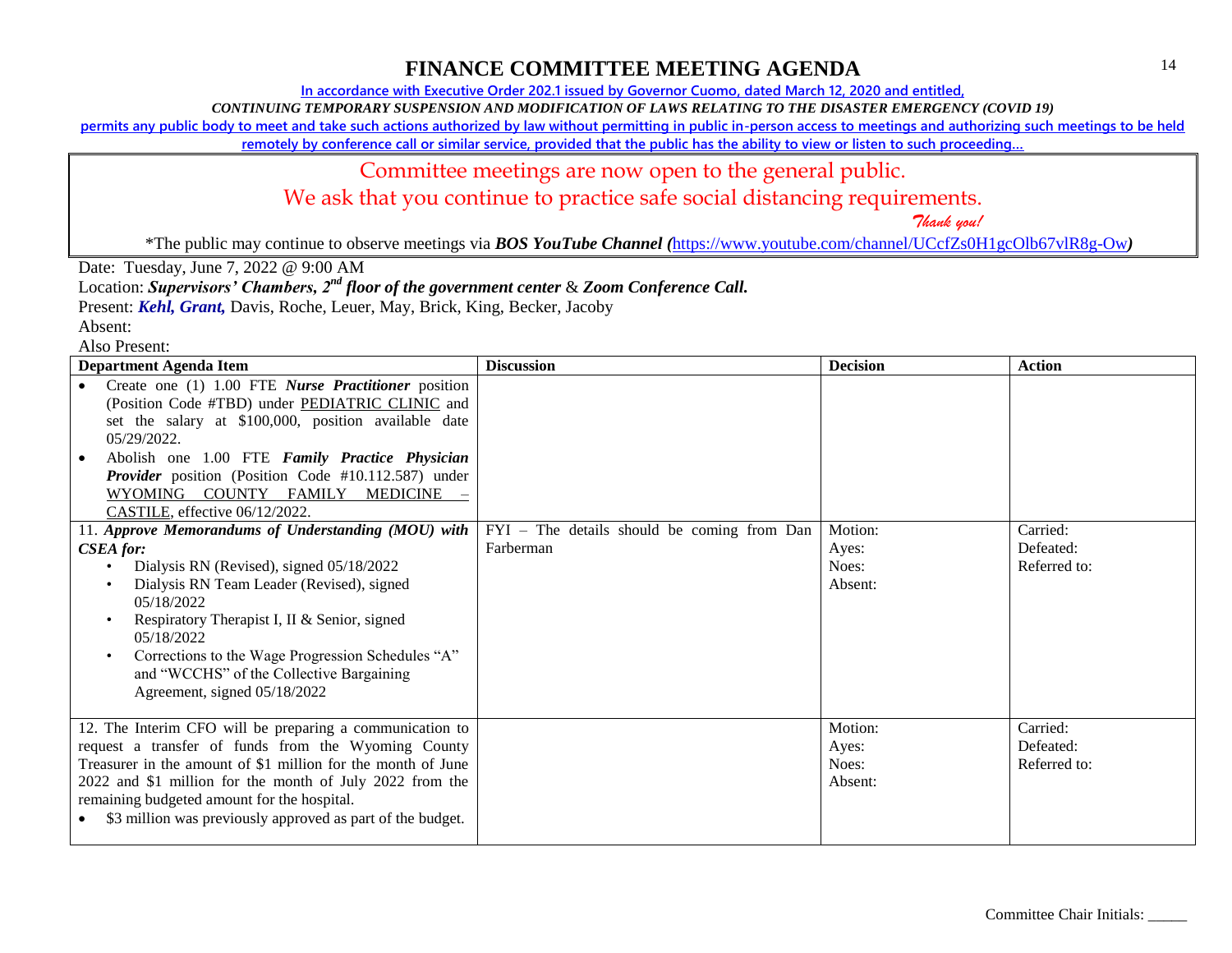**In accordance with Executive Order 202.1 issued by Governor Cuomo, dated March 12, 2020 and entitled,**

*CONTINUING TEMPORARY SUSPENSION AND MODIFICATION OF LAWS RELATING TO THE DISASTER EMERGENCY (COVID 19)*

**permits any public body to meet and take such actions authorized by law without permitting in public in-person access to meetings and authorizing such meetings to be held** 

**remotely by conference call or similar service, provided that the public has the ability to view or listen to such proceeding…**

#### Committee meetings are now open to the general public.

We ask that you continue to practice safe social distancing requirements.

 *Thank you!*

\*The public may continue to observe meetings via *BOS YouTube Channel (*<https://www.youtube.com/channel/UCcfZs0H1gcOlb67vlR8g-Ow>*)*

Date: Tuesday, June 7, 2022 @ 9:00 AM

Location: *Supervisors' Chambers, 2nd floor of the government center* & *Zoom Conference Call.*

Present: *Kehl, Grant,* Davis, Roche, Leuer, May, Brick, King, Becker, Jacoby

Absent:

| <b>Department Agenda Item</b>                                                                                                                                                                                                                                                                                                                                                                                                                                              | <b>Discussion</b> | <b>Decision</b>                      | <b>Action</b>                         |
|----------------------------------------------------------------------------------------------------------------------------------------------------------------------------------------------------------------------------------------------------------------------------------------------------------------------------------------------------------------------------------------------------------------------------------------------------------------------------|-------------------|--------------------------------------|---------------------------------------|
| <b>Off Track Betting w/</b>                                                                                                                                                                                                                                                                                                                                                                                                                                                |                   |                                      |                                       |
|                                                                                                                                                                                                                                                                                                                                                                                                                                                                            |                   | Motion:<br>Ayes:<br>Noes:<br>Absent: | Carried:<br>Defeated:<br>Referred to: |
| <b>Other/Referrals:</b>                                                                                                                                                                                                                                                                                                                                                                                                                                                    |                   |                                      |                                       |
| <b>HUMAN RESOURCES</b>                                                                                                                                                                                                                                                                                                                                                                                                                                                     |                   |                                      |                                       |
| <b>Board of Elections</b>                                                                                                                                                                                                                                                                                                                                                                                                                                                  |                   |                                      |                                       |
| 1. Position Fill:<br><b>Board of Elections</b><br>Twenty (20) positions of <b>Election Inspector (per diem)</b><br>position codes 020.622, 021.622, 022.622, 023.622, 024.622,<br>025.622, 026.622, 027.622, 028.622, 029.622, 030.622,<br>031.622, 032.622, 033.622, 034.622, 035.622, 036.622,<br>037.622, 038.622, 039.622) on Salary Schedule S with an<br>hourly rate of \$12.50. Positions available due to resignations.<br>Position available date: June 08, 2022. |                   | Motion:<br>Ayes:<br>Noes:<br>Absent: | Carried:<br>Defeated:<br>Referred to: |
| 2. Amend Salary Schedule S:<br>To increase all <i>Election Inspector (per diem)</i> positions<br>under BOARD OF ELECTIONS to an hourly rate of<br>\$13.20/hr. effective June 08, 2022.                                                                                                                                                                                                                                                                                     |                   | Motion:<br>Ayes:<br>Noes:<br>Absent: | Carried:<br>Defeated:<br>Referred to: |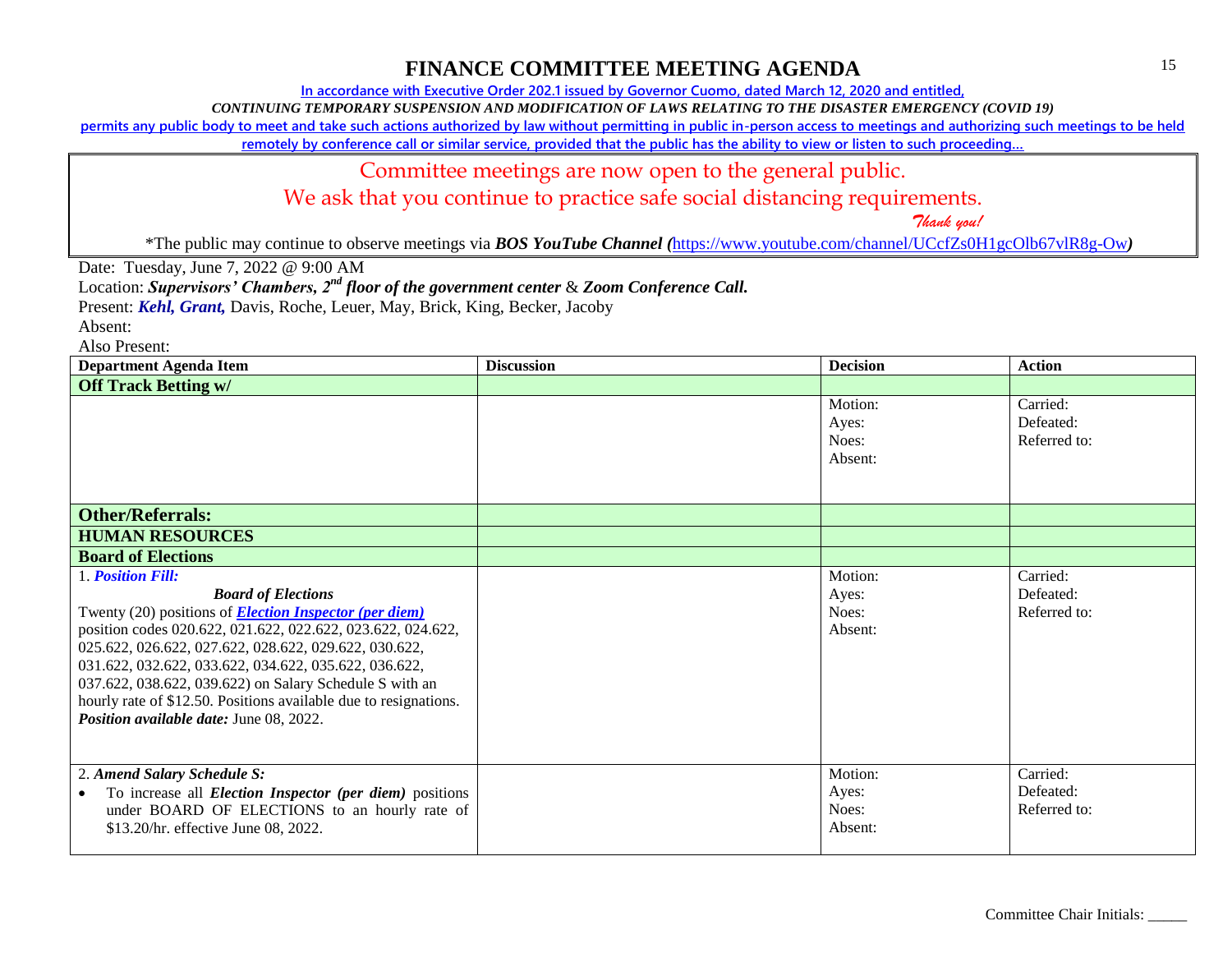**In accordance with Executive Order 202.1 issued by Governor Cuomo, dated March 12, 2020 and entitled,**

*CONTINUING TEMPORARY SUSPENSION AND MODIFICATION OF LAWS RELATING TO THE DISASTER EMERGENCY (COVID 19)*

**permits any public body to meet and take such actions authorized by law without permitting in public in-person access to meetings and authorizing such meetings to be held** 

**remotely by conference call or similar service, provided that the public has the ability to view or listen to such proceeding…**

#### Committee meetings are now open to the general public.

We ask that you continue to practice safe social distancing requirements.

 *Thank you!*

\*The public may continue to observe meetings via *BOS YouTube Channel (*<https://www.youtube.com/channel/UCcfZs0H1gcOlb67vlR8g-Ow>*)*

Date: Tuesday, June 7, 2022 @ 9:00 AM

Location: *Supervisors' Chambers, 2nd floor of the government center* & *Zoom Conference Call.*

Present: *Kehl, Grant,* Davis, Roche, Leuer, May, Brick, King, Becker, Jacoby

Absent:

| <b>Department Agenda Item</b>                                                                                                                                                                                                                                                                                                                                                                                              | <b>Discussion</b>                                                              | <b>Decision</b>                      | <b>Action</b>                         |
|----------------------------------------------------------------------------------------------------------------------------------------------------------------------------------------------------------------------------------------------------------------------------------------------------------------------------------------------------------------------------------------------------------------------------|--------------------------------------------------------------------------------|--------------------------------------|---------------------------------------|
| <b>Human Resource Dept.</b>                                                                                                                                                                                                                                                                                                                                                                                                |                                                                                |                                      |                                       |
| <b>3. Position Fill:</b><br><b>Human Resources</b><br>Fill one (1) position of <b>Payroll Clerk</b> (1.0 FTE) (Position<br>Code 12.828.508) on Salary Schedule S with an hourly rate of<br>\$21 per hour (salary equivalent \$38,220); effective June 6,<br>2022 to replace Nicole Durfee, who resigned. Upon successful<br>completion of six month probationary period, rate of pay will<br>increase to \$21.50 per hour. | This position was approved for emergency fill by<br>Chairwoman Ryan on 5/4/22. | Motion:<br>Ayes:<br>Noes:<br>Absent: | Carried:<br>Defeated:<br>Referred to: |
| <b>HUMAN SERVICES</b>                                                                                                                                                                                                                                                                                                                                                                                                      |                                                                                |                                      |                                       |
| <b>Social Services</b>                                                                                                                                                                                                                                                                                                                                                                                                     |                                                                                |                                      |                                       |
| 1. Position Fill:<br><b>Social Services</b><br>One position of $Account Clerk (1.0 FTE) position code$<br>140.002, CSEA Schedule Addendum A, Grade 4, hourly rate<br>of \$17.53 (salary equivalent of \$31,905) due to the promotion<br>of Mallory Hulme to another position. Position available<br>date: June 8, 2022.                                                                                                    |                                                                                | Motion:<br>Ayes:<br>Noes:<br>Absent: | Carried:<br>Defeated:<br>Referred to: |
| 2. Position Fill:<br><b>Social Services</b><br>One position of <i>Caseworker Trainee</i> (1.0 FTE) position code<br>193.374, CSEA Schedule Addendum A, Grade 12, hourly rate<br>of \$20.71 (salary equivalent of \$37,692) due to the resignation<br>of April Brown. Position available date: June 8, 2022.                                                                                                                |                                                                                | Motion:<br>Ayes:<br>Noes:<br>Absent: | Carried:<br>Defeated:<br>Referred to: |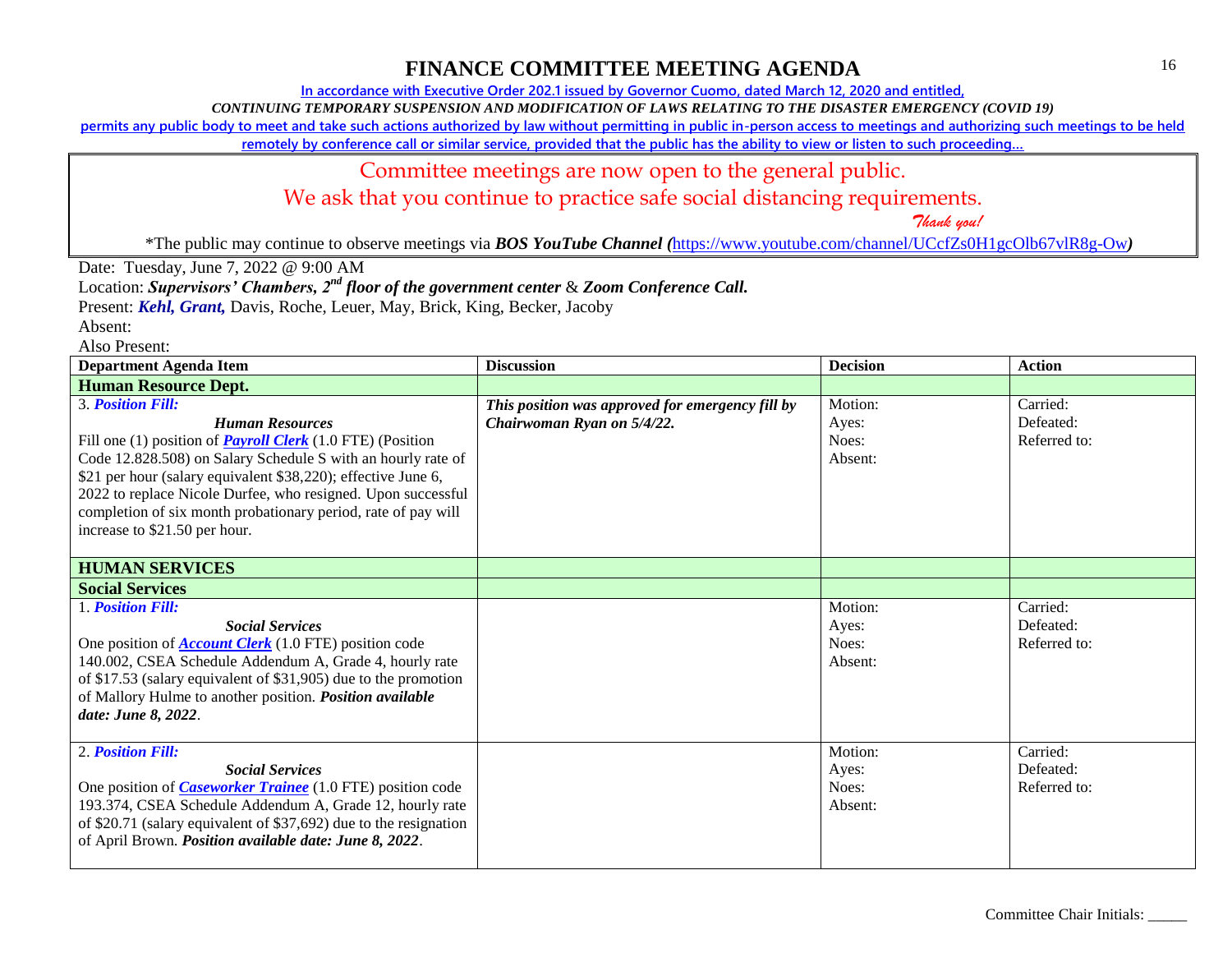**In accordance with Executive Order 202.1 issued by Governor Cuomo, dated March 12, 2020 and entitled,**

*CONTINUING TEMPORARY SUSPENSION AND MODIFICATION OF LAWS RELATING TO THE DISASTER EMERGENCY (COVID 19)*

**permits any public body to meet and take such actions authorized by law without permitting in public in-person access to meetings and authorizing such meetings to be held** 

**remotely by conference call or similar service, provided that the public has the ability to view or listen to such proceeding…**

#### Committee meetings are now open to the general public.

We ask that you continue to practice safe social distancing requirements.

 *Thank you!*

\*The public may continue to observe meetings via *BOS YouTube Channel (*<https://www.youtube.com/channel/UCcfZs0H1gcOlb67vlR8g-Ow>*)*

Date: Tuesday, June 7, 2022 @ 9:00 AM

Location: *Supervisors' Chambers, 2nd floor of the government center* & *Zoom Conference Call.*

Present: *Kehl, Grant,* Davis, Roche, Leuer, May, Brick, King, Becker, Jacoby

| <b>Department Agenda Item</b>                                                                                                                                                                                                                                                                                                                                                                                          | <b>Discussion</b> | <b>Decision</b>                      | <b>Action</b>                         |
|------------------------------------------------------------------------------------------------------------------------------------------------------------------------------------------------------------------------------------------------------------------------------------------------------------------------------------------------------------------------------------------------------------------------|-------------------|--------------------------------------|---------------------------------------|
| <b>3. Position Fill:</b><br><b>Social Services</b><br>One position of <b>Clerk</b> (1.0 FTE) position code 015.053, CSEA<br>Schedule Addendum A, Grade 2, hourly rate of \$16.70 (salary<br>equivalent of \$30,394) due to the resignation of Andrea<br>Kirsch. Position available date: June 8, 2022.                                                                                                                 |                   | Motion:<br>Ayes:<br>Noes:<br>Absent: | Carried:<br>Defeated:<br>Referred to: |
| <b>4. Position Fill:</b><br><b>Social Services</b><br>One position of <i>Community Services Worker</i> (1.0 FTE)<br>position code 157.315, CSEA Schedule Addendum A, Grade<br>6, hourly rate of \$18.37 (salary equivalent of \$33,433) due to<br>the termination of Brian Pratt. <i>Position available date: June</i><br>8, 2022.                                                                                     |                   | Motion:<br>Ayes:<br>Noes:<br>Absent: | Carried:<br>Defeated:<br>Referred to: |
| <b>5. Position Fill:</b><br><b>Social Services</b><br>One position of <i>Administrative Assistant (Fiscal Operations)</i><br>(1.0 FTE) (position code 165.459) and adjust Salary Schedule<br>S to reflect a new hourly rate of \$22.26 per hour (salary<br>equivalent \$40,513); effective June 8, 2022 to replace<br>Michelle LaPiana, who is on a leave of absence. <i>Position</i><br>available date: June 8, 2022. |                   | Motion:<br>Ayes:<br>Noes:<br>Absent: | Carried:<br>Defeated:<br>Referred to: |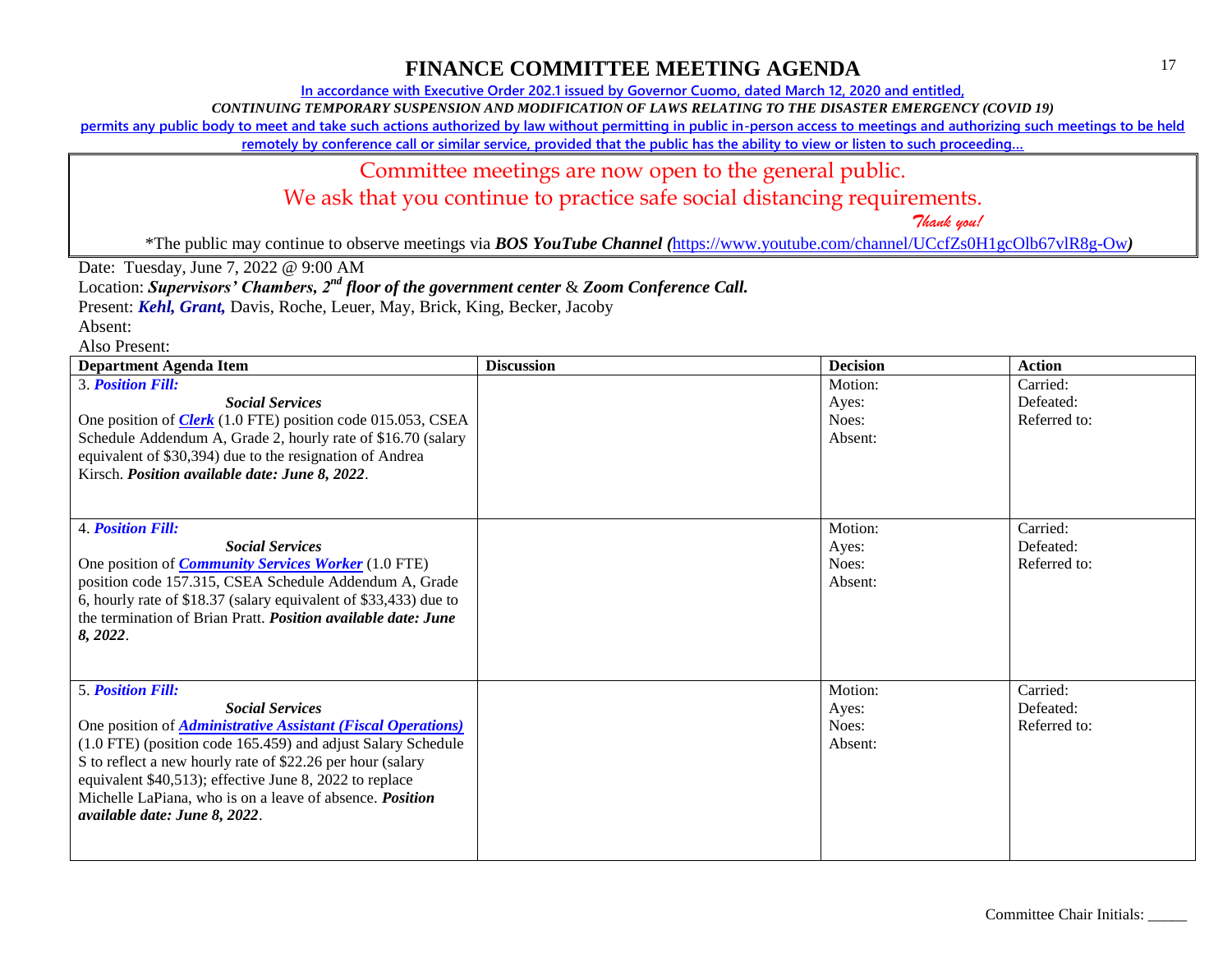**In accordance with Executive Order 202.1 issued by Governor Cuomo, dated March 12, 2020 and entitled,**

*CONTINUING TEMPORARY SUSPENSION AND MODIFICATION OF LAWS RELATING TO THE DISASTER EMERGENCY (COVID 19)*

**permits any public body to meet and take such actions authorized by law without permitting in public in-person access to meetings and authorizing such meetings to be held** 

**remotely by conference call or similar service, provided that the public has the ability to view or listen to such proceeding…**

#### Committee meetings are now open to the general public.

We ask that you continue to practice safe social distancing requirements.

 *Thank you!*

\*The public may continue to observe meetings via *BOS YouTube Channel (*<https://www.youtube.com/channel/UCcfZs0H1gcOlb67vlR8g-Ow>*)*

Date: Tuesday, June 7, 2022 @ 9:00 AM

Location: *Supervisors' Chambers, 2nd floor of the government center* & *Zoom Conference Call.*

Present: *Kehl, Grant,* Davis, Roche, Leuer, May, Brick, King, Becker, Jacoby

| <b>Department Agenda Item</b>                                      | <b>Discussion</b>                                | <b>Decision</b> | <b>Action</b> |
|--------------------------------------------------------------------|--------------------------------------------------|-----------------|---------------|
| <b>6. Position Fill:</b>                                           |                                                  | Motion:         | Carried:      |
| <b>Social Services</b>                                             |                                                  | Ayes:           | Defeated:     |
| One position of <b>Secretary II</b> (1.0 FTE) (position code       |                                                  | Noes:           | Referred to:  |
| 118.366), and adjust Salary Schedule S to reflect an hourly        |                                                  | Absent:         |               |
| rate of \$19.85 (salary equivalent of \$36,127) on July 6, 2022.   |                                                  |                 |               |
| Position available due to the resignation of Patricia Murphy.      |                                                  |                 |               |
| Position available date: July 6, 2022.                             |                                                  |                 |               |
|                                                                    |                                                  |                 |               |
| <b>PUBLIC HEALTH</b>                                               |                                                  |                 |               |
| <b>Mental Health</b>                                               |                                                  |                 |               |
| 1.2022 Appropriation:                                              |                                                  | Motion:         | Carried:      |
| To: 014220.542417.SAPT Stabilization Grant<br>\$13,000.00          |                                                  | Ayes:           | Defeated:     |
| w/01422004.444920.SAPT Substance Abuse Federal                     |                                                  | Noes:           | Referred to:  |
| \$13,000.00                                                        |                                                  | Absent:         |               |
| <b>Reason:</b> For stabilizing P4P equipment and painting of walls |                                                  |                 |               |
| in lobby of the building.                                          |                                                  |                 |               |
| <b>Health Dept.</b>                                                |                                                  |                 |               |
| 2. Amend Salary Schedule "S":                                      | J. Merrill has been an employee of Wyoming       | Motion:         | Carried:      |
| Apply the 2022 COLA to the Fiscal Administrator position           | County since 2014, with the Health Department    | Ayes:           | Defeated:     |
| (#089.405) at the Health Department, effective January 1,          | 2018 in positions of increasing responsibility.  | Noes:           | Referred to:  |
| 2022, retroactive.                                                 | Given Ms. Merrill's performance and service to   | Absent:         |               |
|                                                                    | Wyoming County, I am advocating for her          |                 |               |
|                                                                    | eligibility to receive the 2022 COLA adjustment. |                 |               |
|                                                                    | Original request and justification submitted by  |                 |               |
|                                                                    | email February, 2022.                            |                 |               |
|                                                                    |                                                  |                 |               |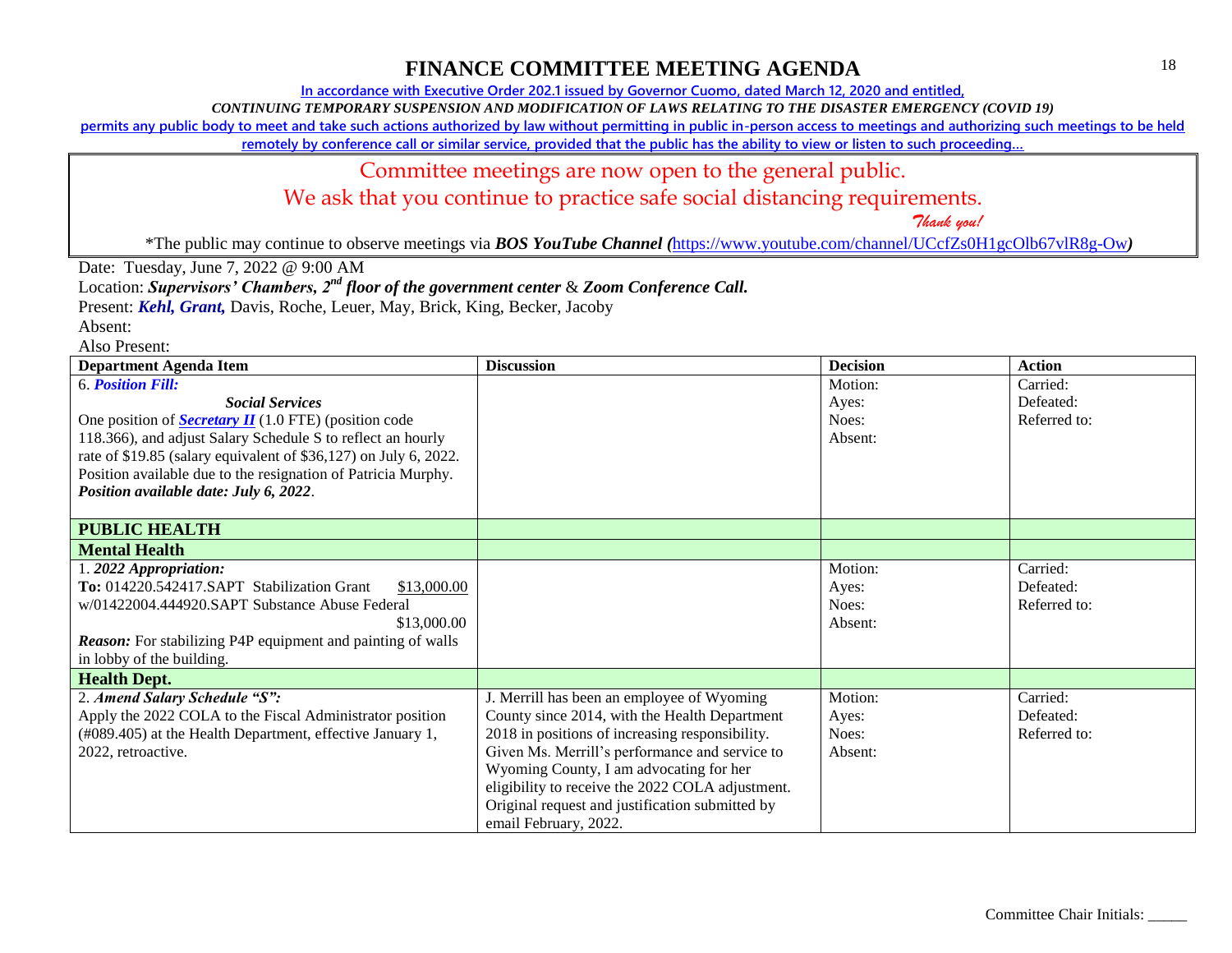**In accordance with Executive Order 202.1 issued by Governor Cuomo, dated March 12, 2020 and entitled,**

*CONTINUING TEMPORARY SUSPENSION AND MODIFICATION OF LAWS RELATING TO THE DISASTER EMERGENCY (COVID 19)*

**permits any public body to meet and take such actions authorized by law without permitting in public in-person access to meetings and authorizing such meetings to be held** 

**remotely by conference call or similar service, provided that the public has the ability to view or listen to such proceeding…**

#### Committee meetings are now open to the general public.

We ask that you continue to practice safe social distancing requirements.

 *Thank you!*

\*The public may continue to observe meetings via *BOS YouTube Channel (*<https://www.youtube.com/channel/UCcfZs0H1gcOlb67vlR8g-Ow>*)*

Date: Tuesday, June 7, 2022 @ 9:00 AM

Location: *Supervisors' Chambers, 2nd floor of the government center* & *Zoom Conference Call.*

Present: *Kehl, Grant,* Davis, Roche, Leuer, May, Brick, King, Becker, Jacoby

Absent:

| <b>Department Agenda Item</b>                                                                                                                                                                                                                                                                                                                                                                                                                               | <b>Discussion</b>                                                                                                            | <b>Decision</b>                      | <b>Action</b>                         |
|-------------------------------------------------------------------------------------------------------------------------------------------------------------------------------------------------------------------------------------------------------------------------------------------------------------------------------------------------------------------------------------------------------------------------------------------------------------|------------------------------------------------------------------------------------------------------------------------------|--------------------------------------|---------------------------------------|
| <b>PLANNING COMMITTEE</b>                                                                                                                                                                                                                                                                                                                                                                                                                                   |                                                                                                                              |                                      |                                       |
| <b>Wyoming County Water Resource Agency</b>                                                                                                                                                                                                                                                                                                                                                                                                                 |                                                                                                                              |                                      |                                       |
| 1.2022 Appropriation:<br>To: 018310 540301 Professional SVC<br>\$3,500.00<br>w/01831001.423780 Other Govt.<br>\$3,500.00<br>Reason: In order to pay for unbudgeted grant writing services<br>for the NYS Consolidated Funding Application: Local<br>Waterfront Revitalization Program (LWRP). Funds will be<br>realized through billable reimbursements from each<br>participating municipalities as part of their pro-rated grant<br>required local share. |                                                                                                                              | Motion:<br>Ayes:<br>Noes:<br>Absent: | Carried:<br>Defeated:<br>Referred to: |
| <b>PUBLIC WORKS</b>                                                                                                                                                                                                                                                                                                                                                                                                                                         |                                                                                                                              |                                      |                                       |
| <b>Buildings &amp; Grounds</b>                                                                                                                                                                                                                                                                                                                                                                                                                              |                                                                                                                              |                                      |                                       |
| 1. Position Create/Fill:<br><b>Buildings and Grounds</b><br>Create one (1) position of <i>Custodian</i> (1.0 FTE) CSEA<br>Schedule A, Grade 2, (\$16.70 - \$18.22). Position available<br>date: June 15, 2022.                                                                                                                                                                                                                                              | Expand current cleaning crew. Would like to take<br>over more of the contracted work. Was \$83K, now<br>less than \$50K/year | Motion:<br>Ayes:<br>Noes:<br>Absent: | Carried:<br>Defeated:<br>Referred to: |
| <b>Highway</b>                                                                                                                                                                                                                                                                                                                                                                                                                                              |                                                                                                                              |                                      |                                       |
| 2. Position Fill:<br><b>Highway</b><br>One position of <b>Heavy Equipment Operator</b> (1.0 FTE)<br>position code 095.163B, CSEA Schedule Addendum A, Grade<br>10, hourly range of \$19.89 - \$22.50 to replace Richard<br>Lepkowski, who passed away. Position available date: June<br>8, 2022.                                                                                                                                                            | <b>Emergency Fill was executed by Chairwoman</b><br>Ryan 05/23/22.                                                           | Motion:<br>Ayes:<br>Noes:<br>Absent: | Carried:<br>Defeated:<br>Referred to: |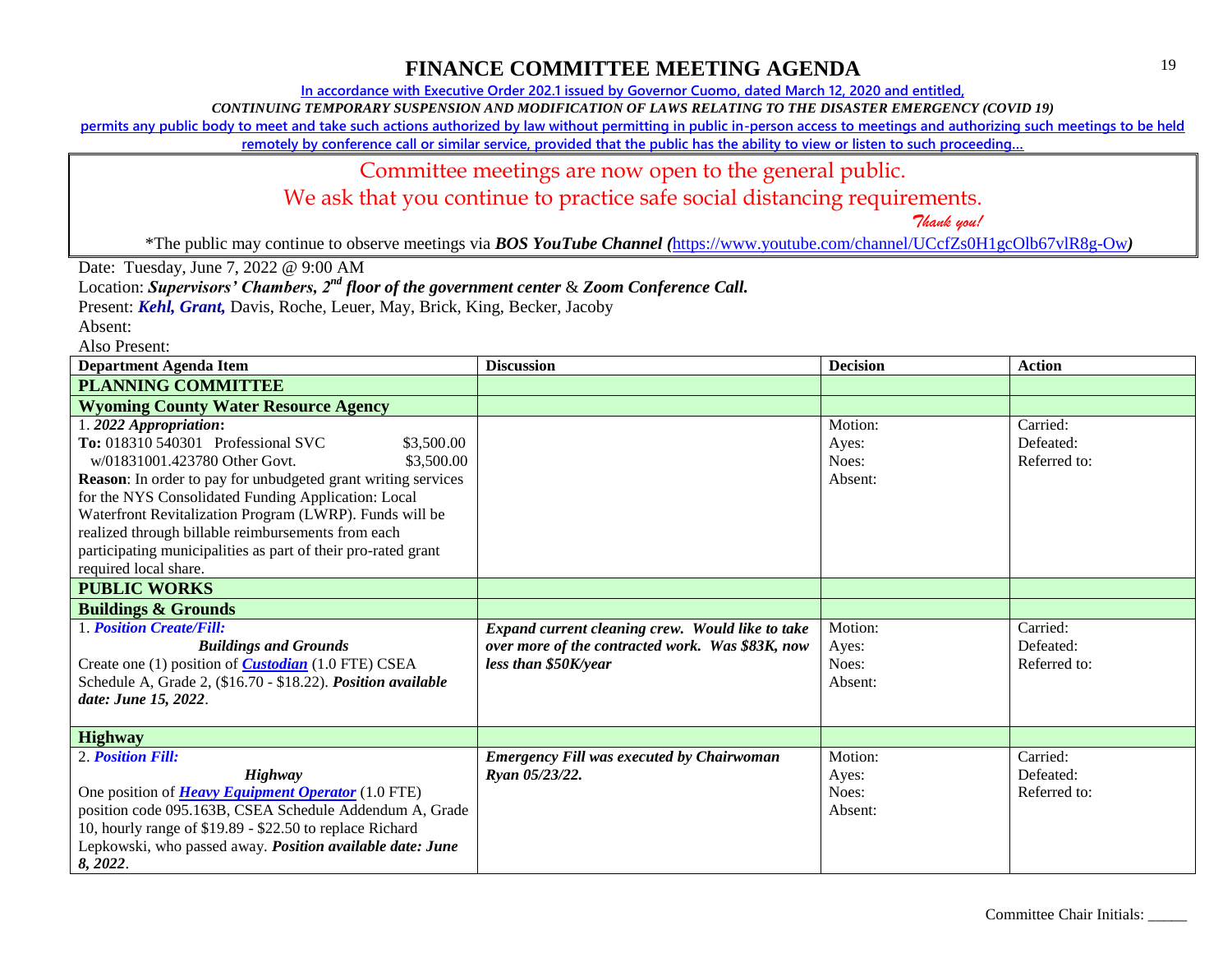**In accordance with Executive Order 202.1 issued by Governor Cuomo, dated March 12, 2020 and entitled,**

*CONTINUING TEMPORARY SUSPENSION AND MODIFICATION OF LAWS RELATING TO THE DISASTER EMERGENCY (COVID 19)*

**permits any public body to meet and take such actions authorized by law without permitting in public in-person access to meetings and authorizing such meetings to be held** 

**remotely by conference call or similar service, provided that the public has the ability to view or listen to such proceeding…**

#### Committee meetings are now open to the general public.

We ask that you continue to practice safe social distancing requirements.

 *Thank you!*

\*The public may continue to observe meetings via *BOS YouTube Channel (*<https://www.youtube.com/channel/UCcfZs0H1gcOlb67vlR8g-Ow>*)*

Date: Tuesday, June 7, 2022 @ 9:00 AM

Location: *Supervisors' Chambers, 2nd floor of the government center* & *Zoom Conference Call.*

Present: *Kehl, Grant,* Davis, Roche, Leuer, May, Brick, King, Becker, Jacoby

Absent:

| <b>Department Agenda Item</b>                                     | <b>Discussion</b> | <b>Decision</b> | <b>Action</b> |
|-------------------------------------------------------------------|-------------------|-----------------|---------------|
| 3. Appropriation:                                                 |                   | Motion:         | Carried:      |
| To: 045110.541914 Weed Control<br>\$5,018.67                      |                   | Ayes:           | Defeated:     |
| \$5,018.67<br>w/any funds available                               |                   | Noes:           | Referred to:  |
| <b>Reason:</b> To pay expenses related to the increase in cost of |                   | Absent:         |               |
| vegetation control services.                                      |                   |                 |               |
| 4. Appropriation:                                                 |                   | Motion:         | Carried:      |
| To: 045110.541904 Bituminous Products<br>\$735,579.13             |                   | Ayes:           | Defeated:     |
| w/04511009.435010 Consolidated Hwy Aid<br>\$735,579.13            |                   | Noes:           | Referred to:  |
| <b>Reason:</b> To spend EWR and POP money from the State that     |                   | Absent:         |               |
| was not in the 2022 budget.                                       |                   |                 |               |
| 5. Appropriation:                                                 |                   | Motion:         | Carried:      |
| To: 045110.541916 Guide Rail<br>\$1,194.00                        |                   | Ayes:           | Defeated:     |
| \$1,194.00<br>$w/04511006.426800$ Insurance Recovery              |                   | Noes:           | Referred to:  |
| Reason: In order to pay expenses related to the damaged           |                   | Absent:         |               |
| guide rail on Saltvale Road.                                      |                   |                 |               |
| 6. Appropriation:                                                 |                   | Motion:         | Carried:      |
| To: 045110.540809 Work for Others<br>\$5,000.00                   |                   | Ayes:           | Defeated:     |
| \$5,000.00<br>$\mathbf{w}/(04511008.428010)$ Interfund Revenue    |                   | Noes:           | Referred to:  |
| <b>Reason:</b> To pay expenses related to Buildings & Grounds     |                   | Absent:         |               |
| project at the DMV.                                               |                   |                 |               |
| 7. Appropriation:                                                 |                   | Motion:         | Carried:      |
| To: 035130.540504 Diesel<br>\$160,000.00                          |                   | Ayes:           | Defeated:     |
| \$160,000.00<br>w/any funds available                             |                   | Noes:           | Referred to:  |
| <b>Reason:</b> To pay expenses related to the increase in cost of |                   | Absent:         |               |
| Diesel.                                                           |                   |                 |               |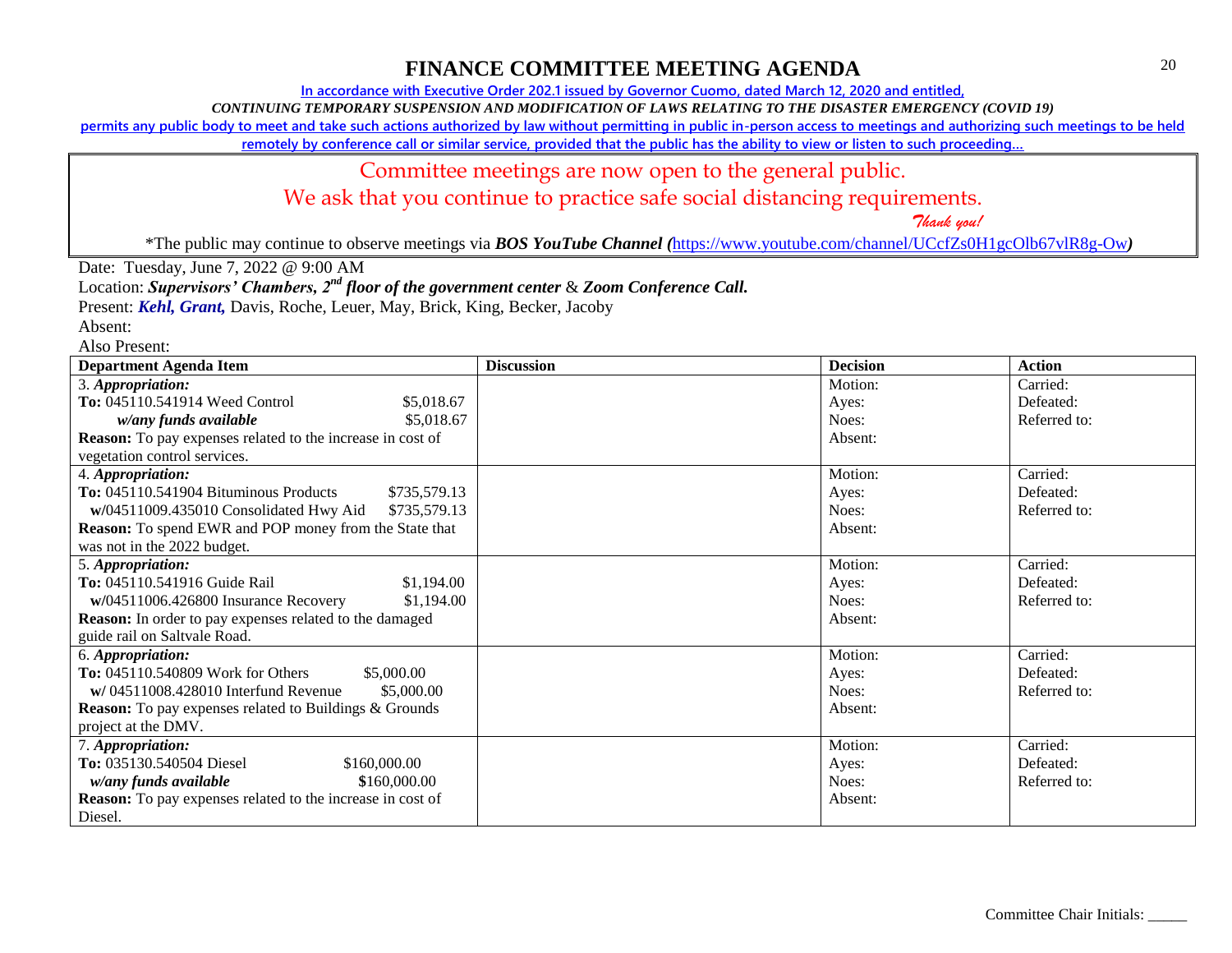**In accordance with Executive Order 202.1 issued by Governor Cuomo, dated March 12, 2020 and entitled,**

*CONTINUING TEMPORARY SUSPENSION AND MODIFICATION OF LAWS RELATING TO THE DISASTER EMERGENCY (COVID 19)*

**permits any public body to meet and take such actions authorized by law without permitting in public in-person access to meetings and authorizing such meetings to be held** 

**remotely by conference call or similar service, provided that the public has the ability to view or listen to such proceeding…**

#### Committee meetings are now open to the general public.

We ask that you continue to practice safe social distancing requirements.

 *Thank you!*

\*The public may continue to observe meetings via *BOS YouTube Channel (*<https://www.youtube.com/channel/UCcfZs0H1gcOlb67vlR8g-Ow>*)*

Date: Tuesday, June 7, 2022 @ 9:00 AM

Location: *Supervisors' Chambers, 2nd floor of the government center* & *Zoom Conference Call.*

Present: *Kehl, Grant,* Davis, Roche, Leuer, May, Brick, King, Becker, Jacoby

Absent:

| <b>Department Agenda Item</b>                                      | <b>Discussion</b>                      | <b>Decision</b> | <b>Action</b> |
|--------------------------------------------------------------------|----------------------------------------|-----------------|---------------|
| <b>PUBLIC SAFETY</b>                                               |                                        |                 |               |
| <b>Sheriff / County Jail</b>                                       |                                        |                 |               |
| <b>1. Position Create/Fill:</b>                                    |                                        | Motion:         | Carried:      |
| <b>Sheriff's Office</b>                                            |                                        | Ayes:           | Defeated:     |
| Two positions of <i>Correction Officer</i> (1.00 FTE) with an      |                                        | Noes:           | Referred to:  |
| hourly range of \$23.80 - \$29.20 to cover upcoming                |                                        | Absent:         |               |
| retirements and part-time staffing shortage. Position available    |                                        |                 |               |
| date: June 15, 2022.                                               |                                        |                 |               |
| <b>Sheriff / Jail Kitchen</b>                                      |                                        |                 |               |
| 2. Position Fill:                                                  |                                        | Motion:         | Carried:      |
| <b>County Jail</b>                                                 |                                        | Ayes:           | Defeated:     |
| One position of <b>Meal Deliverer, PT</b> (.25 FTE) (position code |                                        | Noes:           | Referred to:  |
| 081.598), hourly rate of \$13.20 to replace John Borrelli, who     |                                        | Absent:         |               |
| resigned. Position available date: June 8, 2022                    |                                        |                 |               |
| <b>Emergency Services</b>                                          |                                        |                 |               |
| 3. Appropriation:                                                  | <b>Photos attached</b>                 | Motion:         | Carried:      |
| To: 013640.541217 Training Facilities<br>\$11,328.46               | \$12,627.00 was initially approved and | Ayes:           | Defeated:     |
| w/01364001.440890R Other Fed Rev. Rec. Funds                       | appropriated 01/27/2022 PS Committee   | Noes:           | Referred to:  |
| \$11,328.46                                                        |                                        | Absent:         |               |
| <b>Reason:</b> Burn Tower ARPA funding request for repairs of      |                                        |                 |               |
| deteriorated support beams/bracing. Significate decay was          |                                        |                 |               |
| found when steel panels were removed.                              |                                        |                 |               |
| <b>Public Defender</b>                                             |                                        |                 |               |
| 4. Appropriation:                                                  |                                        | Motion:         | Carried:      |
| To: 011170.542491 D9 expenses<br>\$12,592.47                       |                                        | Ayes:           | Defeated:     |
| w/01117011.430250 ILS D9<br>\$12,592.47                            |                                        | Noes:           | Referred to:  |
| Reason: To expend grant travel funds not spent due to COVID        |                                        | Absent:         |               |